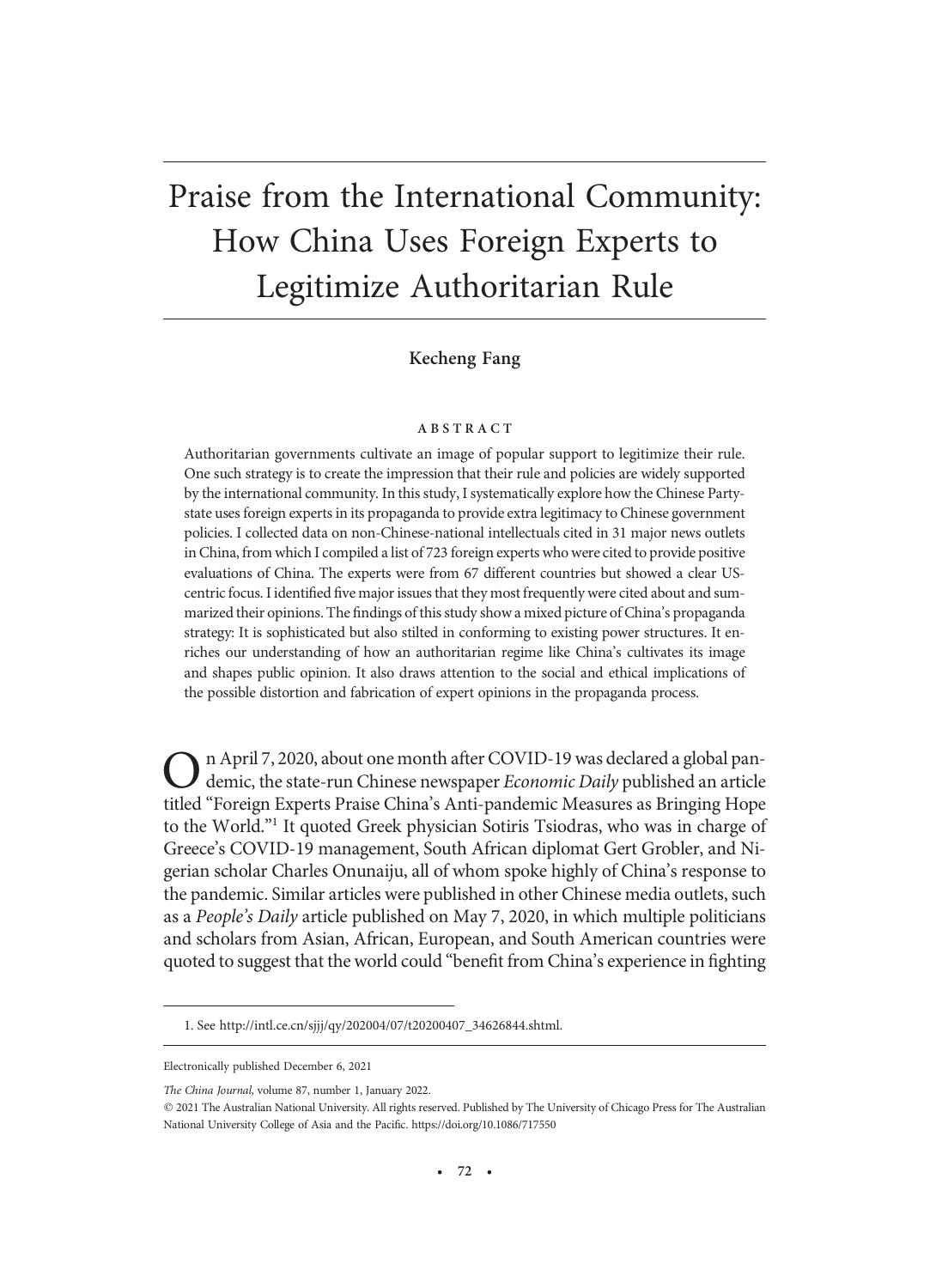the epidemic."<sup>2</sup> Frequently, in a fashion similar to those two articles, voices from across the globe are prominently featured in propaganda pieces targeting China's domestic audiences, some of whom are likely to perceive the Chinese Communist Party (CCP)'s governance as more legitimate after reading the quotations.

Citing foreign experts (waiguo zhuanjia 外国专家) to legitimize official policies and the Party's rule is a common practice of the CCP. In another prominent example in recent years, foreign experts were cited to defend the CCP during the trade war between the United States and China. In late September 2018, Beijing released a 71-page Chinese-language white paper, arguing that China was a true defender of free trade and a victim of the trade disputes caused by the Trump administration's "trade bullyism practices."<sup>3</sup> Observers noted that the white paper contained 88 footnotes, the vast majority of which referred to non-Chinese experts"from former US Treasury Secretary Larry Summers to specialists at the Peterson Institute for International Economics in Washington."<sup>4</sup> They spoke positively about US-China trade and were critical of the Trump administration's trade policies.

In addition to expressing opinions on international affairs, some experts were also invited to comment on China's domestic issues. For example, on December 15, 2016, the CCP's main mouthpiece, the *People's Daily*, devoted an entire page to foreign experts, who were effusively complimentary about one of the Party's central policies under Xi Jinping's rule:"The Party shall exercise strict self-governance in every respect" (quanmian congyan zhidang 全面从严治党). Under the large headline "Let the People Be More Confident in the Country" were opinions from five experts: American Robert Lawrence Kuhn, who had authored several books on China, including The Man Who Changed China: The Life and Legacy of Jiang Zemin; Russian professor and sinologist Yury Tavrovsky; Australian professor Jeffrey Riegel, who served as director of the China Studies Centre at the University of Sydney; Korean professor Jaeho Hwang, who served as dean of the Division of International Studies at Hankuk University of Foreign Studies; and former German politician Egon Krenz, who was the last Communist leader of East Germany.5

It would be wrong to assume that only Party mouthpieces were involved in this propaganda strategy. On March 18, 2016, Southern Metropolis Daily, a newspaper that is state-owned but commercially oriented, used two pages to introduce the ways in which 27 foreign politicians and scholars had positively interpreted China's Thirteenth Five-Year Plan. These foreign sources included Cambridge University scholar Martin Jacques, York University professor Daniel Drache, Turkish economist Güven Sak, and similar figures.<sup>6</sup>

<sup>2.</sup> See http://cpc.people.com.cn/gb/n1/2020/0507/c419242-31698920.html.

<sup>3.</sup> See http://www.gov.cn/zhengce/2018-09/24/content\_5324957.htm.

<sup>4.</sup> Jane Cai, "Why China Used Foreign Sources to Paint Itself as Free-Trade Champion," South China Morning Post, September 27, 2018.

<sup>5.</sup> See http://world.people.com.cn/n1/2016/1215/c1002-28950465.html.

<sup>6.</sup> See http://epaper.oeeee.com/epaper/A/html/2016-03/18/content\_19149.htm.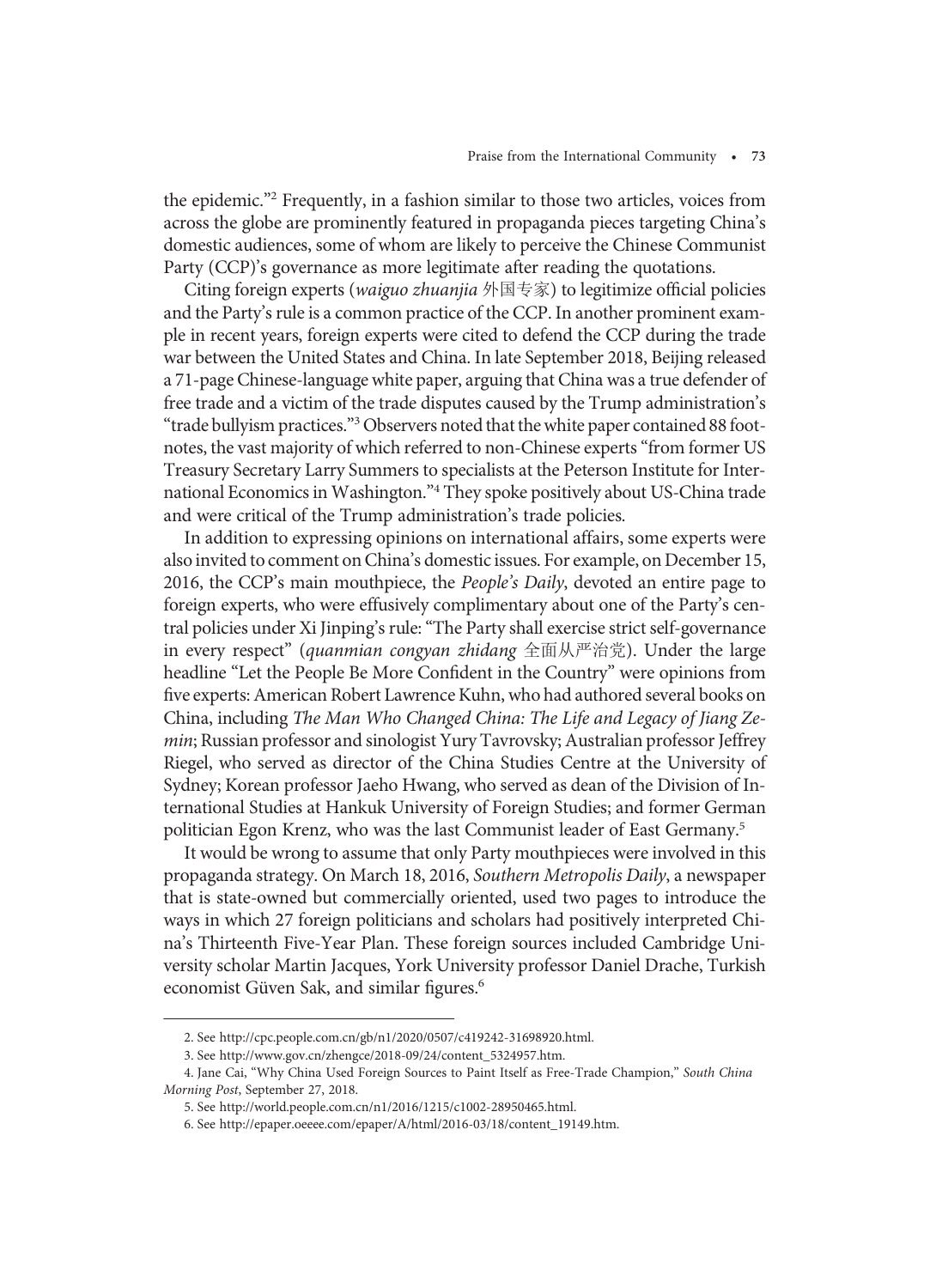In this study, I argue that this common practice of the CCP's publicity machine, a previously ignored aspect of the Party's propaganda, deserves close investigation. I also argue that the patterns of using foreign sources reveal China's complicated and contradictory perceptions of its relations with the world. To substantiate my arguments, I will provide the first systematic analysis of how and when foreign experts are utilized by the Party for the purpose of increasing the legitimacy of its policies abroad and at home and promoting the CCP's rule in China.

There is a long history to this. Since the early revolutionary years of the CCP, foreigners have played an important role in helping to cultivate the Party's image and disseminate its messages abroad. As explained by Anne-Marie Brady, the CCP followed the strategy known as "using foreign strength to propagandize China" and cultivated a group of foreign friends who could benefit the Party.<sup>7</sup> In the 1930s and 1940s, American journalists Agnes Smedley, Anna Louise Strong, and Edgar Snow, who were later called the "3 Ss," were among the most prominent foreigners who reported from the Party's revolutionary base areas and maintained good relationships with Party leaders, including Mao Zedong.8

The primary role of Edgar Snow's Red Star over China was to present the CCP and its leader Mao Zedong in a positive light to a Western audience. The book was published in English in 1937 and "played a big role in swaying Western opinion in favor of Mao."<sup>9</sup> To use the CCP's terminology, Edgar Snow and other Western journalists contributed to external propaganda (duiwai xuanchuan 对外宣传), which "targeted foreign audiences and promoted the Party's image abroad.<sup>10</sup> Because non-Chinese sources were able to connect with their fellow citizens, better propaganda outcomes could be produced.11 At the same time, these foreign sources were also used in "internal propaganda" (duinei xuanchuan 对内宣传), which targeted Chinese domestic audiences and sought to use foreign praise to bolster the Party's legitimacy and support both before and after it achieved power in 1949. Red Star over China has been read widely in China and was effective in cementing the Party's historical legitimacy.

This article is informed by and contributes to the literature on the Party's legitimacy. I present the empirical findings on recent use of foreign experts' praise and a discussion of the implications for our understanding of Chinese propaganda,

<sup>7.</sup> Anne-Marie Brady, "'Friendlit,' or How to Become a Friend of China," Revue Bibliographique de Sinologie 16 (1998): 389–97.

<sup>8.</sup> John Maxwell Hamilton, Edgar Snow: A Biography (Baton Rouge: Louisiana State University Press, 2003).

<sup>9.</sup> Jung Chang and Jon Halliday, Mao: The Unknown Story (New York: Anchor Books, 2006), 190.

<sup>10.</sup> David Shambaugh, "China's Propaganda System: Institutions Processes and Efficacy," China Journal 57 (2007): 25–58; Kingsley Edney, "Soft Power and the Chinese Propaganda System," Journal of Contemporary China 21, no. 78 (2012): 899–914.

<sup>11.</sup> Mei Li, "Delivering Chinese Voices to Australian Audiences: CCTV's Search for Congruence between Its Frames and Those of Audiences" (diss., Macquarie University, Sydney, 2017).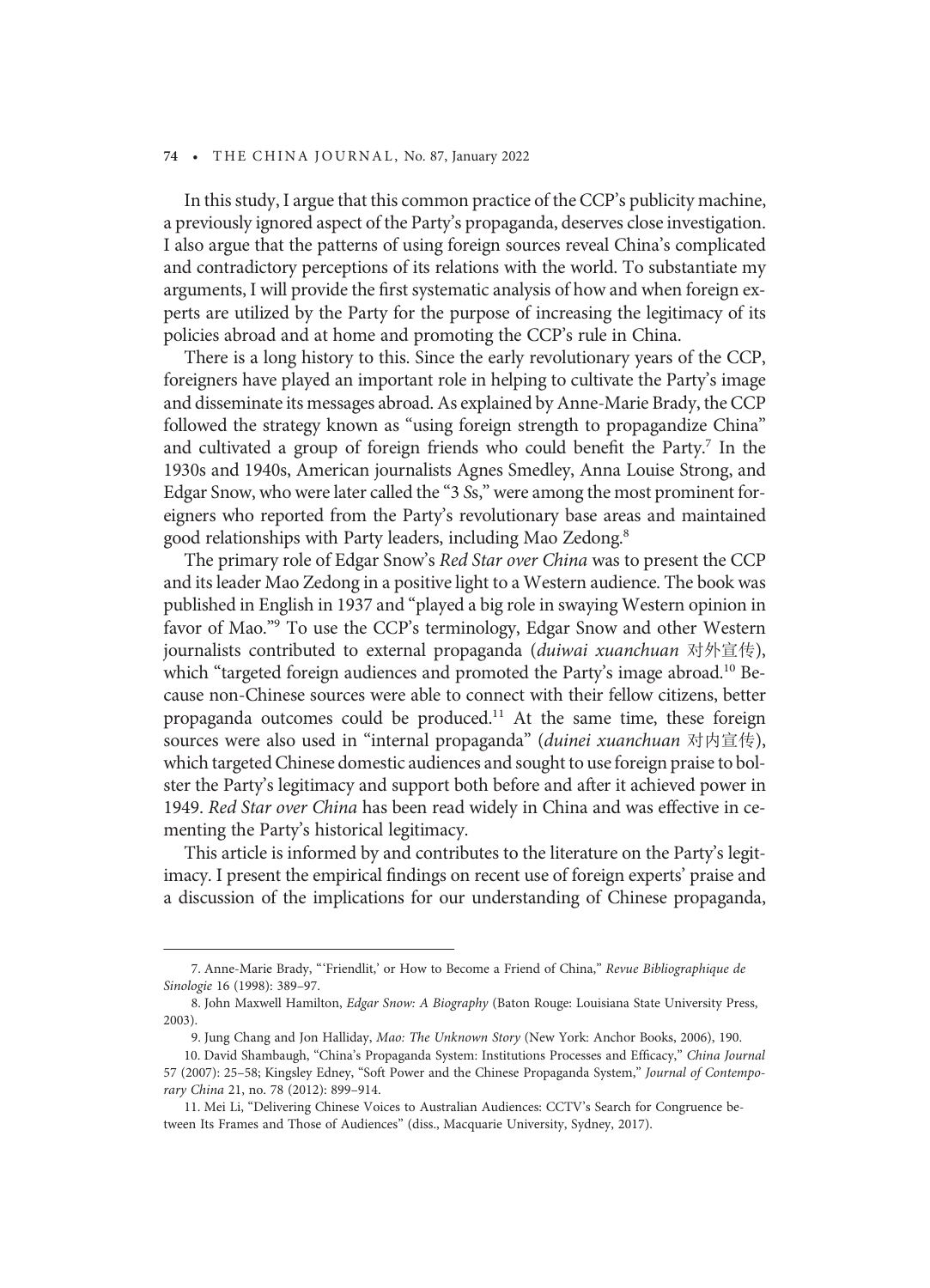China's relations with the world, and relations between foreign intellectuals and the authoritarian state.

# LEGITIMACY AND PROPAGANDA: THE UNDERSTUDIED ROLE OF FOREIGN ENDORSEMENTS

In an article on the CCP's propaganda and thought work, Anne-Marie Brady adopted Seymour Martin Lipset's definition of legitimacy: "Legitimacy involves the capacity of a political system to engender and maintain the belief that existing political institutions are the most appropriate or proper ones for the society."<sup>12</sup> Similar to Lipset, Bruce Gilley, a political scientist who specializes in China, conceptualizes legitimacy as the degree to which a political authority "holds and exercises political power with legality, justification and consent from the standpoint of all of its citizens."<sup>13</sup> States seek legitimacy to make sure that their governance is widely accepted by the public without resorting to overt coercion.

The legitimacy of the CCP has attracted significant scholarly attention because it has"always been contested and often rejected explicitly by significant portions of China's population."<sup>14</sup> During recent decades, the Party has been facing challenges that include the death of revolutionary ideology, growing inequality, social unrest, collective actions enabled by digital technologies, and international pressures. Scholars have developed various explanations for how the CCP has endured a "crisis of legitimacy."<sup>15</sup> Two major factors are widely believed to contribute to its resilient legitimacy: economic growth and nationalism. Scholars argue that the Chinese people accept the CCP's rule because the Party can ensure excellent performance in economic growth and defend national sovereignty and territorial integrity.16

However, as Heike Holbig and Bruce Gilley argue, the Party's performance, be it in economic growth or in defending national sovereignty, has to be translated into a discourse that is accepted by the public.<sup>17</sup> In other words, how the regime presents and frames its performance matters the same as, if not more than, its actual performance. The CCP is acutely aware of this and has been emphasizing

<sup>12.</sup> Seymour Martin Lipset, "Some Social Requisites of Democracy: Economic Development and Political Legitimacy," American Political Science Review 53, no. 1 (1959): 69–105.

<sup>13.</sup> Bruce Gilley, The Right to Rule: How States Win and Lose Legitimacy (New York: Columbia University Press, 2009), 11.

<sup>14.</sup> Heike Holbig and Bruce Gilley, "Reclaiming Legitimacy in China," Politics & Policy 38, no. 3 (2010): 395–422.

<sup>15.</sup> Vivienne Shue, "Legitimacy Crisis in China?," in State and Society in 21st Century China, ed. Peter Hays Gries and Stanley Rosen (London: Routledge, 2004), 24.

<sup>16.</sup> See, e.g., André Laliberté and Marc Lanteigne, eds., The Chinese Party-state in the 21st Century: Adaptation and the Reinvention of Legitimacy (London: Routledge, 2007), 8; Philip P. Pan, Out of Mao's Shadow: The Struggle for the Soul of a New China (New York: Simon & Schuster, 2008), 323.

<sup>17.</sup> Holbig and Gilley, "Reclaiming Legitimacy," 396.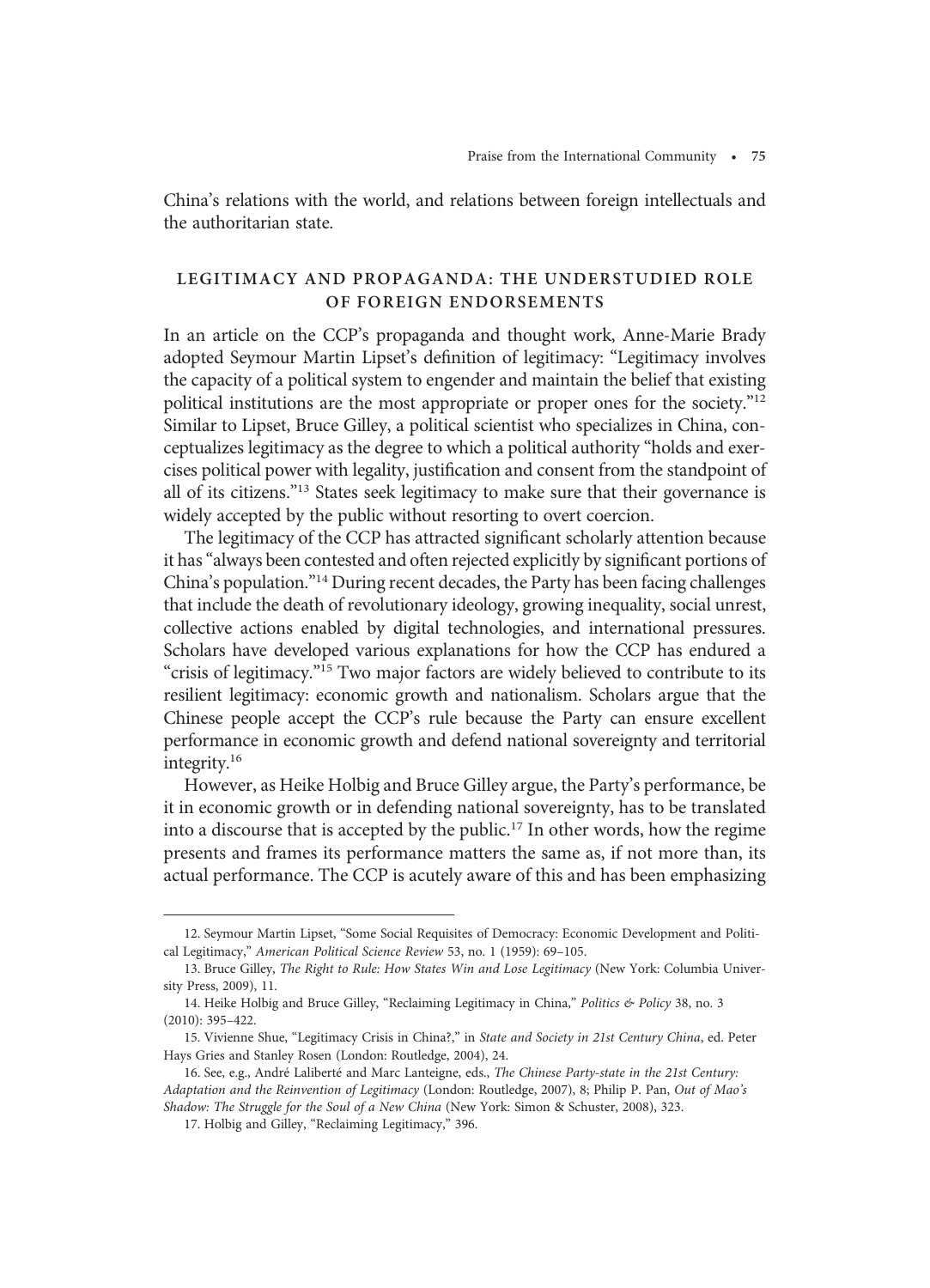the importance of propaganda since its early days, as reflected in Mao's argument that the two most effective weapons for achieving and maintaining power are the barrel of the gun and the shaft of the pen.<sup>18</sup>

Some scholars dismiss the propaganda discourse as stiff and obsolete. Haifeng Huang argues that its propaganda mainly functions as a signal, which suggests that the Party-state is strong enough to defeat any resistance.<sup>19</sup> Some others claim that the propaganda's content actually matters and deserves careful examination. For example, based on an analysis of the discursive content of the Party's publicity after the 2008 Sichuan earthquake, Christian Sorace demonstrates how the Party "reminds China's citizens that their well-being is the result of its benevolence."<sup>20</sup> In the context of digital media, Maria Repnikova and I show that the CCP has been utilizing more interactive participatory content to increase people's support for the regime and the supreme leader.<sup>21</sup>

Media and communication studies have long examined the "source effect," which refers to how a message's source can make the message more (or less) persuasive.<sup>22</sup> Experiments suggest that even for the same content, people perceive it to be more trustworthy if it comes from a source with greater expertise and higher attractiveness.23 This branch of studies has important implications for our understanding of how regimes enhance their legitimacy by carefully selecting sources.

## FOREIGN SOURCES IN THE PARTY'S PROPAGANDA

How then could non-Chinese sources cited in Chinese news media engender and maintain this belief? Multiple factors may have been involved. First, internationally renowned non-Chinese could boost the credibility of media articles. As Susan Shirk observed, after the nationalistic tabloid Global Times intentionally featured foreign experts' opinions, its content was regarded by PRC academics as "informative and credible."<sup>24</sup> While doubt may be cast by Chinese readers as to whether Party media are trustworthy,<sup>25</sup> audiences had more confidence in a

<sup>18.</sup> Anne-Marie Brady, Holding a Pen in One Hand, Gripping a Gun in the Other (Washington, DC: Wilson Center, 2020).

<sup>19.</sup> Haifeng Huang, "Propaganda as Signaling," Comparative Politics 47, no. 4 (2015): 419–44.

<sup>20.</sup> Christian Sorace, "Party Spirit Made Flesh: The Production of Legitimacy in the Aftermath of the 2008 Sichuan Earthquake," China Journal 76, no. 1 (2016): 41–62.

<sup>21.</sup> Maria Repnikova and Kecheng Fang, "Authoritarian Participatory Persuasion 2.0: Netizens as Thought Work Collaborators in China," Journal of Contemporary China 27, no. 113 (2018): 763–79.

<sup>22.</sup> Erica Weintraub Austin and Qingwen Dong. "Source v. Content Effects on Judgments of News Believability," Journalism Quarterly 71, no. 4 (1994): 973–83.

<sup>23.</sup> Elizabeth J. Wilson and Daniel L. Sherrell, "Source Effects in Communication and Persuasion Research: A Meta-analysis of Effect Size," Journal of the Academy of Marketing Science 21, no. 2 (1993): 101–12.

<sup>24.</sup> Susan L. Shirk, "Changing Media, Changing Foreign Policy in China," Japanese Journal of Political Science 8, no. 1 (2007): 43–70.

<sup>25.</sup> Daniela Stockmann, Media Commercialization and Authoritarian Rule in China (New York: Cambridge University Press, 2013).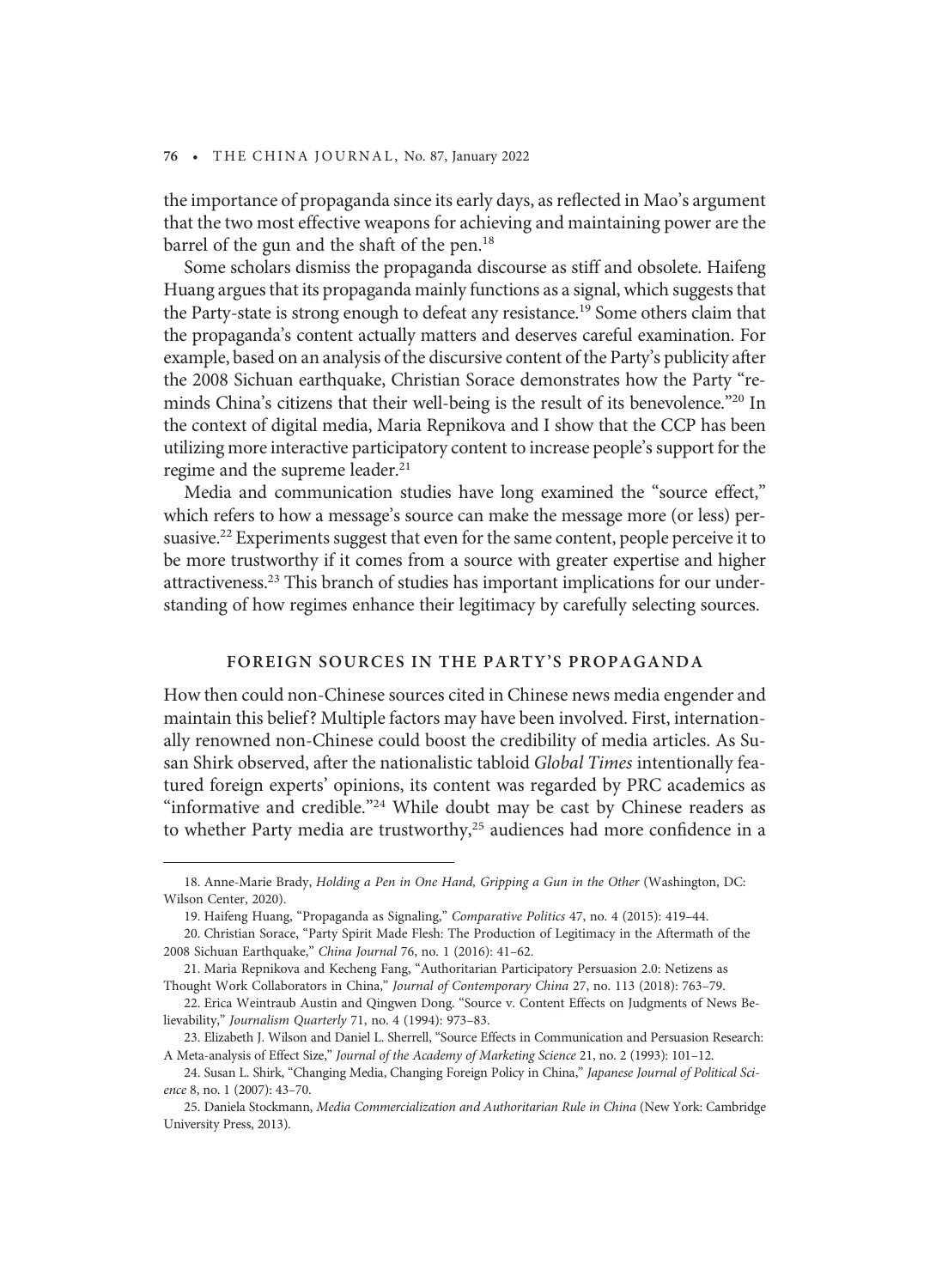Harvard professor appearing in the People's Daily than a Central Party School professor, even if they expressed identical positive evaluations of official policies.

Second, foreign sources are arguably more trustworthy to audiences when they comment on issues about their own countries because they are presumably more familiar with them. Therefore, they have been cited in stories that are critical about foreign societies and Western liberal democratic systems. In a study, Haifeng Huang found that if a Chinese citizen had more positive perceptions about the socioeconomic conditions in foreign countries, he or she would have more negative evaluations of China.<sup>26</sup> As a result, to boost Chinese citizens' confidence in China's situation and political system, citing foreign sources who held negative opinions about their own countries is an effective strategy, and it has been increasingly used during the past decade. In a content analysis of CCTV's Xinwen Lianbo 新闻联播 (News Simulcast), Zhang and Boukes found that the program portrayed Western countries in a more negative light (as enemy, victim, or failure) after President Xi Jinping took office and tightened control over Chinese media.<sup>27</sup>

In addition, citing experts from multiple countries indicates support from the international community, which is then used to bolster the Party's domestic image. Since Mao, a commonly accepted rhetoric in the Party's propaganda has been Mencius's "a just cause enjoys abundant support" (de dao duo zhu 得道 多助).<sup>28</sup> Foreign experts' praise is used to increase *mianzi* 面子 for the Party-state. Mianzi (face) is a key concept in Chinese culture. It refers to one's respect, pride, and dignity in society. It is rooted in social interactions when individuals "seek the approval or respect of others and desire to achieve a position of approbation in the social group to which they belong."<sup>29</sup> Benjamin Ho expanded this concept to understand how China interacts with the world, pointing out that the Chinese government cares a great deal that the world appreciates its accomplishments and actively engages in criticizing Western countries in the hope of occupying the moral high ground and gaining mianzi.<sup>30</sup>

Among the few studies that have examined the use of foreign sources in the CCP's propaganda is an article which argues that the newspaper Reference News (Cankao xiaoxi), makes use of foreign sources to boost the legitimation of

<sup>26.</sup> Haifeng Huang, "International Knowledge and Domestic Evaluations in a Changing Society: The Case of China," American Political Science Review 109, no. 3 (2015): 613–34.

<sup>27.</sup> Xiaodong Zhang and Mark Boukes, "How China's Flagship News Program Frames 'the West': Foreign News Coverage of CCTV's Xinwen Lianbo before and during Xi Jinping's Presidency," Chinese Journal of Communication 12, no. 4 (2019): 414–30.

<sup>28.</sup> Kun Qian, Imperial-Time-Order: Literature, Intellectual History, and China's Road to Empire (Leiden: Brill, 2015), 117.

<sup>29.</sup> Xiaoying Qi, "Face: A Chinese Concept in a Global Sociology," Journal of Sociology 47, no. 3 (2011): 279–95.

<sup>30.</sup> Benjamin Tze Ern Ho, "About Face—the Relational Dimension in Chinese IR Discourse," Journal of Contemporary China 25, no. 98 (2016): 307–20.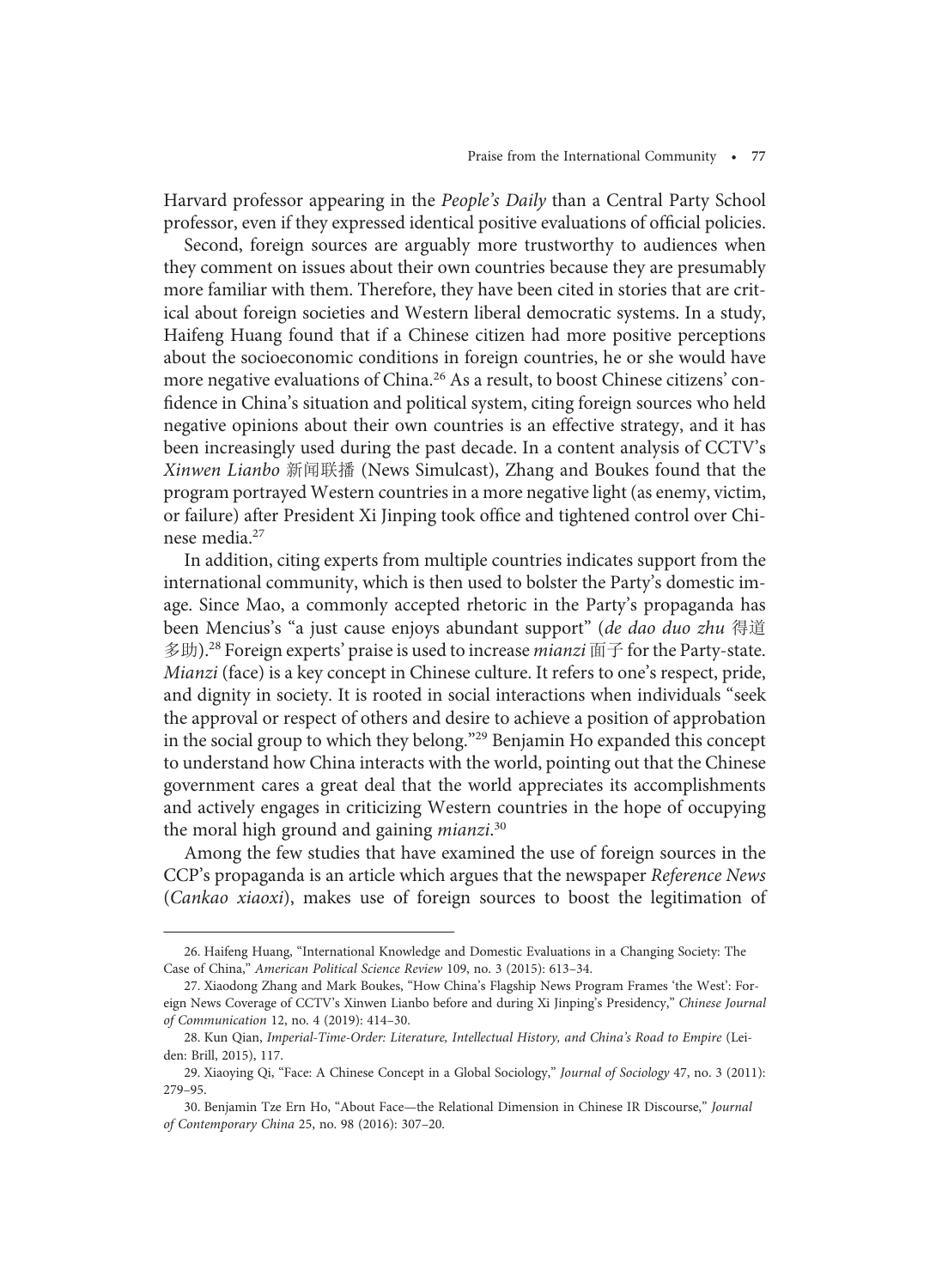Beijing's post-Mao rulers.<sup>31</sup> In this study, I aim to fill the gap in the literature by answering these questions: Which types of non-Chinese experts are cited in the Chinese media for the purpose of legitimizing the CCP's rule? On which types of issues have foreign experts been most commonly cited, and what are their cited positions? What patterns are revealed in this citing of foreign experts? What implications can we draw for China's relationship with the global intellectual community?

## DATA AND METHOD

The empirical information analyzed in this study was collected through a systematic examination of the journalistic sourcing patterns of 31 major news outlets in China in 2010, 2012, 2014, and 2016. Data were drawn from newspapers, magazines, broadcasting, and websites. The outlets were selected according to the following criteria. First, the 31 media outlets are in Chinese and target domestic audiences. For example, I included in the data set the domestic Chinese version of Global Times(Huanqiu shibao) rather than the English version. Second, they were influential in terms of circulation, viewership, or traffic in 2016. Third, the selection was representative in terms of (a) including both Party media and commercial media and (b) covering both the ruling party's "authoritative voice" (e.g., Qiushi 求是, the official magazine published by the Central Committee of the Communist Party of China) and investigative journalism (e.g., the Southern Weekly 南方周末 and Caixin 财新 magazine). I also surveyed 51 previous studies on Chinese media published in top English-language academic journals to ensure that no major outlet that had previously been utilized by other scholars was overlooked. The final sample of media outlets is shown in table 1.

I extracted articles from these 31 media outlets that met the following two criteria. First, they discussed political, economic, and social issues rather than entertainment, sports, and so on. Second, they cited intellectual sources; that is, they included the keywords "professor" (教授), "researcher" (研究员), "economist" (经济学家), "political scientist" (政治学家), "sociologist" (社会学家), or "commentator" (评论员). After selecting the articles, I implemented a Natural Language Processing (NLP) algorithm that recognized names in Chinese characters based on the requirement that the names appeared within 10 characters of the aforementioned keywords.<sup>32</sup> These names included non-PRC experts whose names were transliterated into Chinese characters.<sup>33</sup> A large spreadsheet was then produced. Each row of the spreadsheet contained the following information:

<sup>31.</sup> Jörg-Meinhard Rudolph, Cankao-Xiaoxi: Foreign News in the Propaganda System of the People's Republic of China (Baltimore: University of Maryland School of Law, 1984).

<sup>32.</sup> Specifically, I used the Chinese model in Stanford Named Entity Recognizer (NER) to extract names; see https://nlp.stanford.edu/software/CRF-NER.shtml.

<sup>33.</sup> For example, Niall Ferguson was transliterated into 尼尔·弗格森 in Chinese media. The algorithm was able to identify these transliterated names.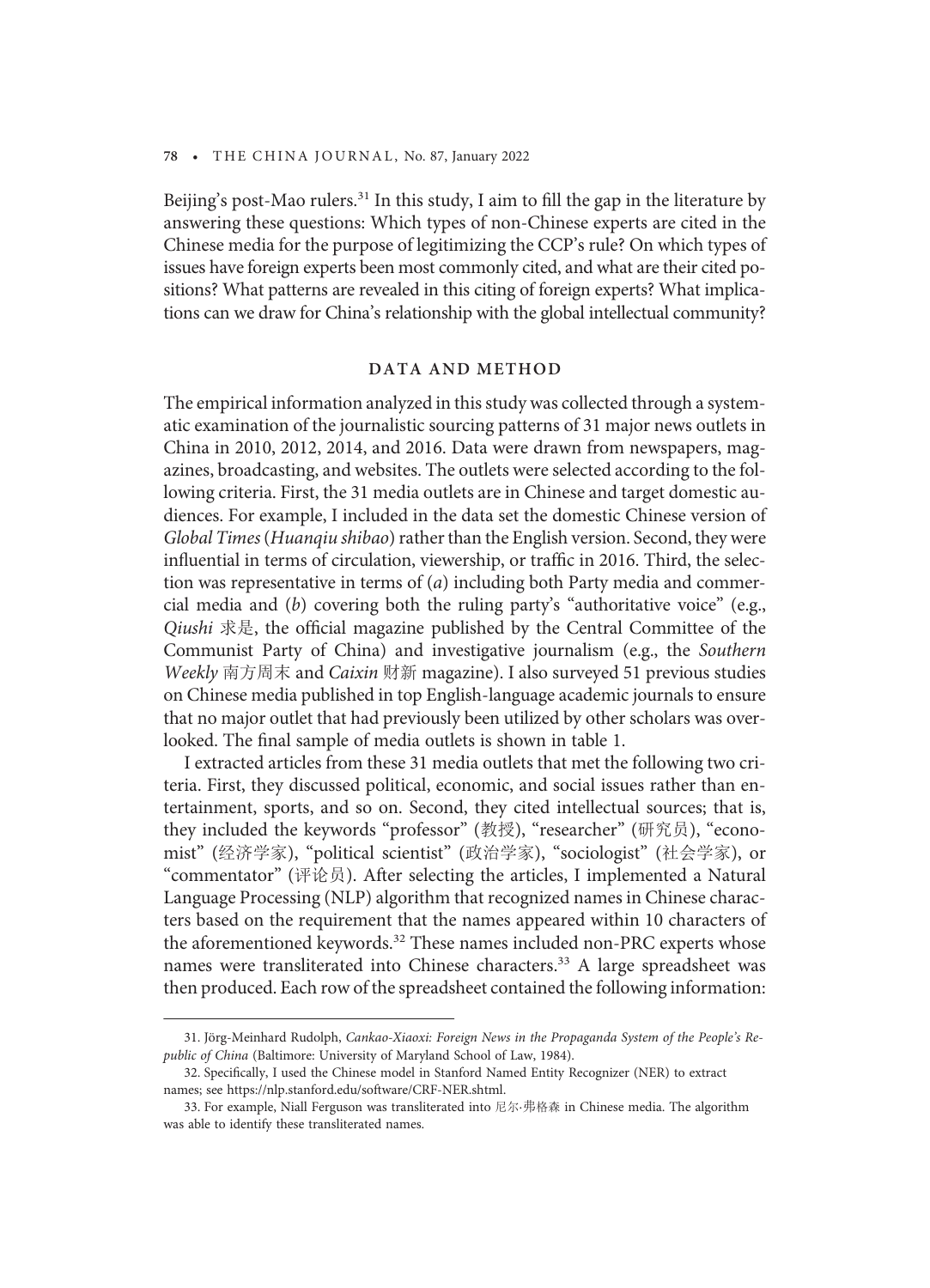| Title (Chinese)  | Title (English)                                   | Circulation (Thousand)      |
|------------------|---------------------------------------------------|-----------------------------|
| Newspapers (22): |                                                   |                             |
| 人民日报             | The People's Daily                                | 3,334                       |
| 广州日报             | Guangzhou Daily                                   | 1,850                       |
| 南方都市报            | Southern Metropolis Daily                         | 1,826                       |
| 钱江晚报             | Qianjiang Evening News                            | 1,580                       |
| 环球时报             | Global Times (Huanqiu shibao, Chinese<br>version) | 1,165                       |
| 楚天都市报            | Chutian Metropolis Daily                          | 1,012                       |
| 南方日报             | Nanfang Daily                                     | 968                         |
| 华西都市报            | Western China Metropolis Daily                    | 824                         |
| 南方周末             | Southern Weekly                                   | 760                         |
| 经济日报             | Economic Daily                                    | 756                         |
| 光明日报             | Guangming Daily                                   | 730                         |
| 新民晚报             | Xinmin Evening News                               | 601                         |
| 今晚报              | Today Evening Post                                | 505                         |
| 湖北日报             | Hubei Daily                                       | 440                         |
| 羊城晚报             | Yangcheng Evening News                            | 417                         |
| 浙江日报             | Zhejiang Daily                                    | 408                         |
| 江南都市报            | Jiangnan Metropolis Daily                         | 400                         |
| 北京晚报             | Beijing Evening News                              | 330                         |
| 中国青年报            | China Youth Daily                                 | 300                         |
| 新京报              | The Beijing News                                  | 281                         |
| 北京青年报            | Beijing Youth Daily                               | 250                         |
| 京华时报             | <b>Beijing Times</b>                              | 247                         |
| Magazines (4):   |                                                   |                             |
| 求是               | Qiushi                                            | 1,729                       |
| 财新周刊             | Caixin Weekly                                     | 220                         |
| 三联生活周刊           | Sanlian Life Weekly                               | 750                         |
| 南风窗              | Nanfeng Chuang                                    | 660                         |
| Broadcast (2):   |                                                   |                             |
| 新闻联播             | <i>Xinwen Lianbo</i> (News simulcast)             |                             |
| 焦点访谈             | Focus                                             |                             |
| Websites (3):    |                                                   |                             |
| 澎湃新闻             | The Paper                                         | 402 (Alexa rank in China)   |
| 界面新闻             | Jiemian                                           | 469 (Alexa rank in China)   |
| 观察者网             | Guancha.cn                                        | 1,738 (Alexa rank in China) |

Table 1. Media Outlets in the Sample by Type (31 Total)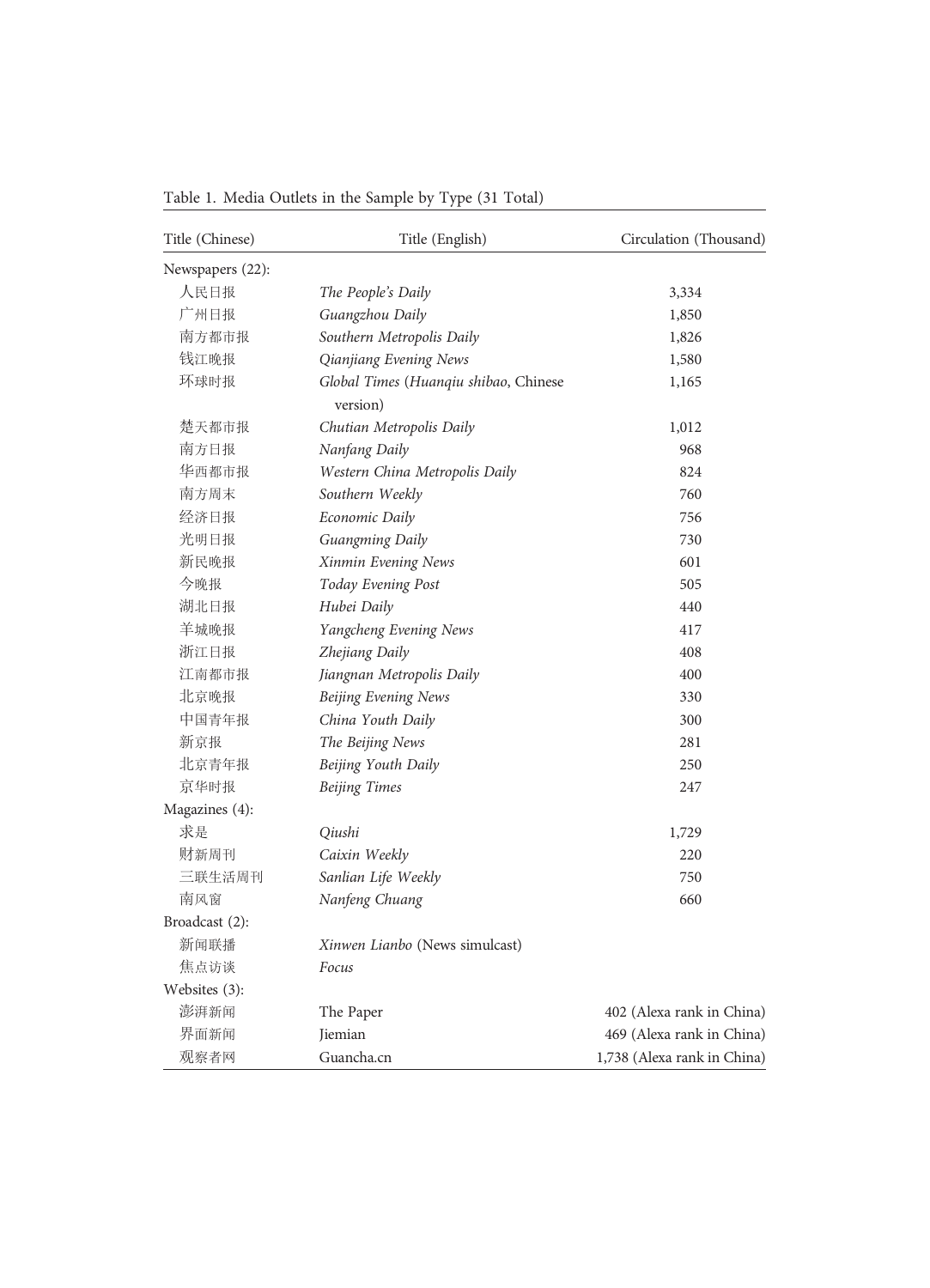name cited, media title, article headline, article date, and the full sentence in which the name appeared. After obtaining the large spreadsheet as "raw" data, with the help of three research assistants I cleaned the data by removing dupli- $\text{cate}^{34}$  and irrelevant quotes, $35$  and I identified and marked transliterated names that referred to the same person, $36$  as well as data on the country of origin and area of specialization.

I conducted a further manual cleaning of the data to exclude citations that provided only background information<sup>37</sup> or expressed critical assessments of the Party-state's performance.<sup>38</sup> The final data set included 2,076 quotations from 723 non-PRC experts. Using both quantitative and qualitative methods, I have examined the most commonly quoted persons, the types of experts who were cited, and the major issues and opinions discussed by them.

## WHO WAS CITED?

Among the 723 individuals, 382 (66.7 percent) were cited only once, and 22 of them (3.0 percent) were cited no fewer than 10 times. Table 2 lists the 20 most frequently cited experts.

As shown in table 2, most of the frequently cited experts were Western economists, which suggests that China's economic performance is the major area in which the Party-state seeks to publicize positive evaluations by foreign experts. It echoes the popular argument of legitimacy based on economic performance, suggesting that the Party cares about not only economic growth but also how the growth is presented to the public. In fact, 41.4 percent of the 723 cited experts were economists, followed by foreign specialists in international relations (32.0 percent), political scientists (12.4 percent),<sup>39</sup> and legal scholars (3.5 percent).

The most frequently cited expert was Columbia University economist and Nobel Prize laureate Joseph E. Stiglitz, who was quoted 97 times and in all 31 media outlets. Although he is not considered a China expert in the conventional sense,

<sup>34.</sup> One quotation might be picked up twice by two different keywords.

<sup>35.</sup> The following types of data entries were extracted by algorithm but then removed by hand: (a) science and engineering scholars cited, as they were predominantly quoted to explain specific science and technology issues without commenting on the social and political implications; (b) political leaders visiting university campuses and meeting with professors; (c) scholars winning awards; (d) scholars being appointed to political positions; (e) intellectuals being the protagonists or the witnesses in a news story, rather than providing analysis and opinions.

<sup>36.</sup> For example, both 史蒂芬•罗奇 and 斯蒂芬•罗奇 refer to American economist Stephen S. Roach.

<sup>37.</sup> For example, explaining how the GDP is calculated without providing any evaluation on the GDP performance of China.

<sup>38.</sup> Although much rarer than positive comments, Chinese media do sometimes feature critical voices from both domestic and foreign experts.

<sup>39.</sup> In this study, I place political science researchers who focus on international relations and those in other areas in different categories because they tend to comment on different issues, as indicated by findings presented in the next section.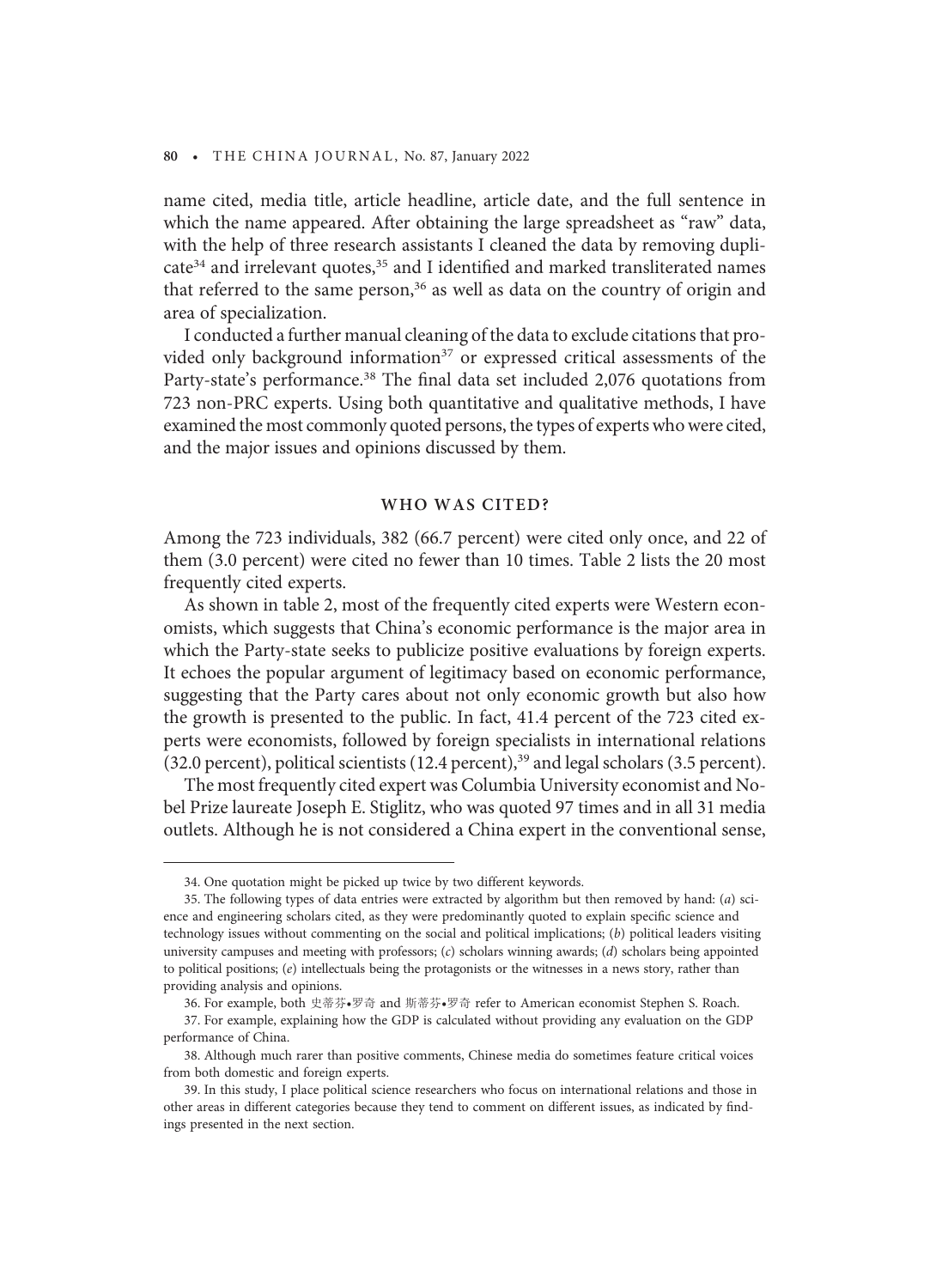| Name and Nationality |                                        | Position                                                                                                                                                                                   |  |
|----------------------|----------------------------------------|--------------------------------------------------------------------------------------------------------------------------------------------------------------------------------------------|--|
| 1                    | Joseph E. Stiglitz, US                 | Professor of economics at Columbia University,<br>former senior vice president and chief economist<br>of the World Bank, and recipient of the Nobel<br>Memorial Prize in Economic Sciences |  |
| 2                    | Jim O'Neill, UK                        | Former chairman of Goldman Sachs Asset<br>Management, known for coining the acronym<br>BRIC (Brazil, Russia, India, and China)                                                             |  |
| 3                    | Stephen S. Roach, US                   | Senior fellow at Yale University, former chair-<br>man of Morgan Stanley Asia, and chief econo-<br>mist at Morgan Stanley                                                                  |  |
| 4                    | Nicholas R. Lardy, US                  | Senior fellow at the Peterson Institute for Inter-<br>national Economics                                                                                                                   |  |
| 5                    | Thomas Piketty, France                 | Professor of economics at the School for Ad-<br>vanced Studies in the Social Sciences (EHESS)                                                                                              |  |
| 6                    | Yongnian Zheng, Singapore              | Former professor of political science at the Na-<br>tional University of Singapore                                                                                                         |  |
| 7                    | Olivier Blanchard, France              | Former chief economist at the International<br>Monetary Fund                                                                                                                               |  |
| 8                    | Francis Fukuyama, US                   | Senior fellow at Stanford University, author of<br>The End of History and the Last Man                                                                                                     |  |
| 9<br>10              | Ardo Hansson, Estonia<br>John Ross, UK | Former World Bank chief economist in China<br>Senior fellow at Chongyang Institute for Finan-<br>cial Studies, former director of economic and<br>business policy of London                |  |
| 11                   | Ted Galen Carpenter, US                | Senior fellow at the Cato Institute                                                                                                                                                        |  |
| 12                   | Arvind Subramanian, US/India           | Former senior fellow at the Peterson Institute for<br><b>International Economics</b>                                                                                                       |  |
| 13                   | David Dollar, US                       | Senior fellow at the Brookings Institution and<br>former World Bank country director for China<br>and Mongolia                                                                             |  |
| 14                   | Martin Jacques, UK                     | Senior fellow at Cambridge University and<br>author of When China Rules the World                                                                                                          |  |
| 15                   | Eswar Prasad, US                       | Professor of economics at Cornell University,<br>senior fellow at the Brookings Institution, and<br>former head of the International Monetary<br>Fund's China Division                     |  |
| 16                   | Ian Storey, Singapore                  | Senior fellow at the ISEAS Yusof Ishak Institute<br>in Singapore (formerly the Institute of Southeast<br>Asian Studies)                                                                    |  |

Table 2. Most Frequently Cited Foreign Experts, Ranked by How Many Times They Have Been Cited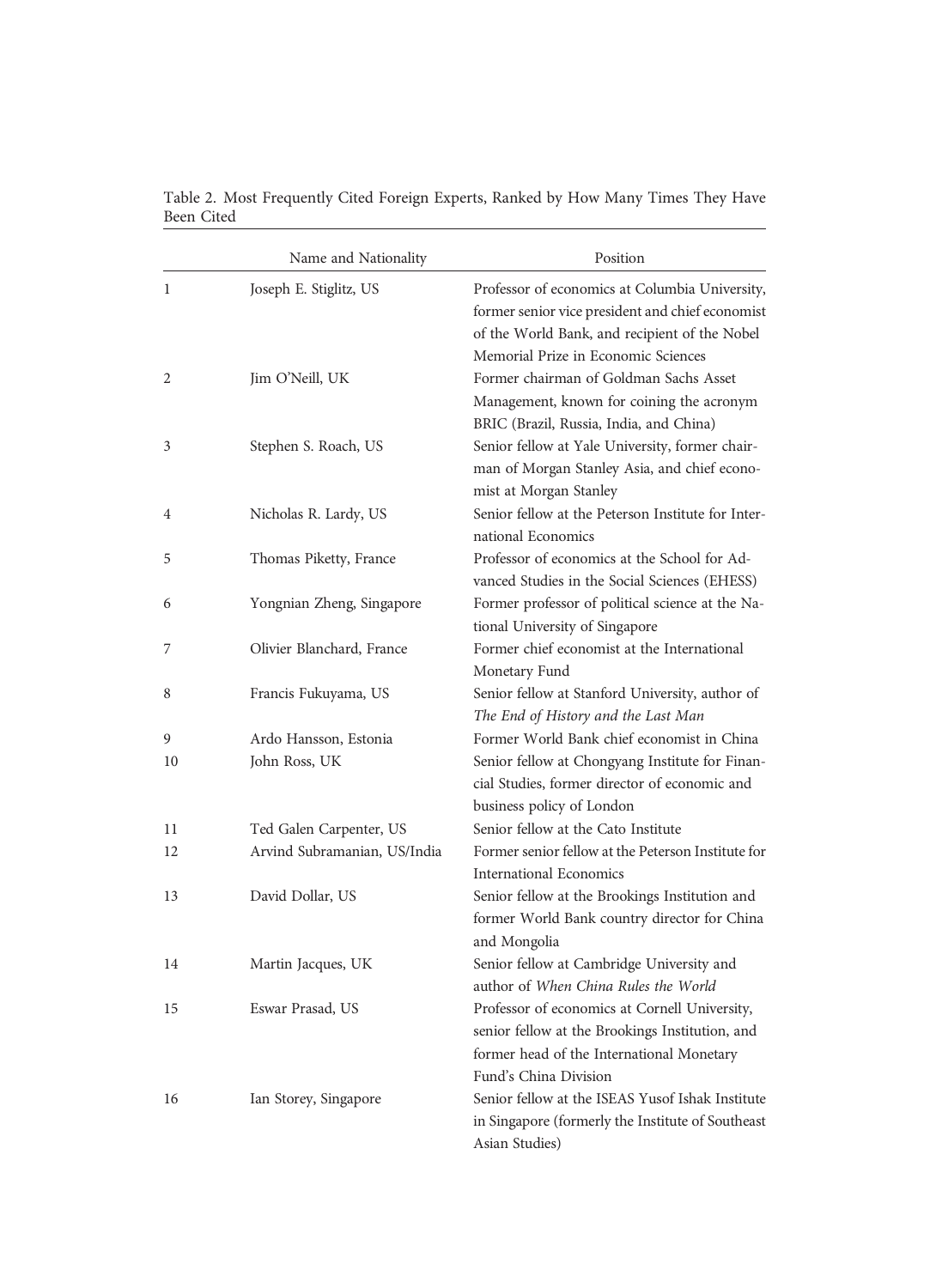|    | Name and Nationality   | Position                                         |
|----|------------------------|--------------------------------------------------|
| 17 | Ezra F. Vogel, US      | Emeritus professor of sociology at Harvard       |
|    |                        | University                                       |
| 18 | Maurice Obstfeld, US   | Professor of economics at the University of      |
|    |                        | California, Berkeley and former chief economist  |
|    |                        | at the International Monetary Fund               |
| 19 | Daniel A. Bell, Canada | Dean of the School of Political Science and      |
|    |                        | Public Administration at Shandong University     |
|    |                        | and professor at Tsinghua University             |
| 20 | Kenneth Lieberthal, US | Senior fellow emeritus at the Brookings Institu- |
|    |                        | tion and former senior director for Asia on the  |
|    |                        | US National Security Council                     |

Table 2. (Continued)

Stiglitz was widely cited in the Chinese media because of his positive comments on the Chinese economy, his concept of"the China Century,"<sup>40</sup> and his claim that urbanization in China would be one of two keys to humankind's development in the twenty-first century (the other key is technological innovation in United States), $41$  as well as his critical opinions about neoliberalism, the Iraq War, and other US policies. The second most frequently cited expert was the former chair of Goldman Sachs Asset Management, Jim O'Neill, who has been known for coining the acronym BRIC (i.e., Brazil, Russia, India, and China). He was quoted because of his congratulatory comments on the contribution of China to the world economy as well as his firm denial of China's alleged currency manipulation to gain an unfair advantage in global trade. The third most frequently cited expert was Stephen S. Roach, senior fellow at Yale University, former chair of Morgan Stanley Asia, and chief economist at Morgan Stanley. He was cited as a champion of China's economic development and a defender of China's economic policies against attacks from the United States.

Figure 1 illustrates the geographic distribution of the experts, and table 3 shows the top 20 countries with the largest number of cited individuals. A striking finding is that 41.2 percent of the cited experts are from the United States, followed by 11.2 percent from the United Kingdom. Combined, experts from the United States and the United Kingdom comprise more than half of the individuals. These numbers could be interpreted from two perspectives. First, it may

<sup>40.</sup> Joseph E Stiglitz, "The Chinese Century," Vanity Fair, January 2015, https://www.vanityfair.com/news /2015/01/china-worlds-largest-economy.

<sup>41.</sup> Staff reporter, "Building the Dream," Economist, April 19, 2014.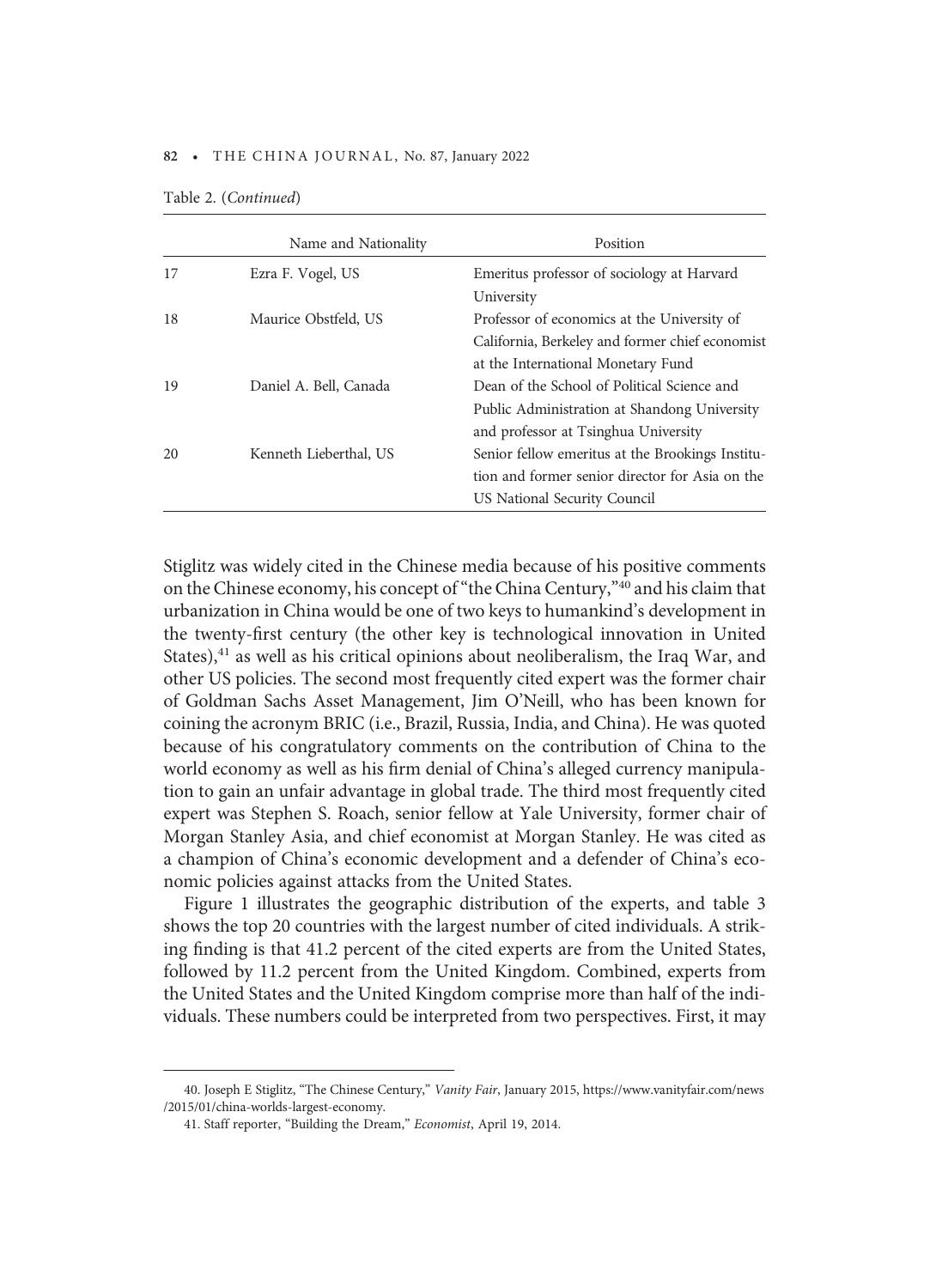

Figure 1. Geographic distribution of cited experts

| Rank           | Country       | Cited Experts |
|----------------|---------------|---------------|
| 1              | US            | 298           |
| $\overline{2}$ | UK            | 81            |
| 3              | Japan         | 67            |
| $\overline{4}$ | Russia        | 49            |
| 5              | Australia     | 28            |
| 6              | Germany       | 24            |
| 7              | <b>Brazil</b> | 21            |
| 8              | France        | 19            |
| 9              | Canada        | 16            |
| 10             | Singapore     | 15            |
| 11             | India         | 13            |
| 12             | South Africa  | 11            |
| 13             | Egypt         | 10            |
| 13             | Mexico        | 10            |
| 13             | Philippines   | 10            |
| 13             | South Korea   | 10            |
| 17             | Sweden        | 9             |
| 18             | Switzerland   | 8             |
| 18             | Argentina     | 8             |
| 20             | Indonesia     | 6             |

Table 3. Countries with the Largest Number of Cited Experts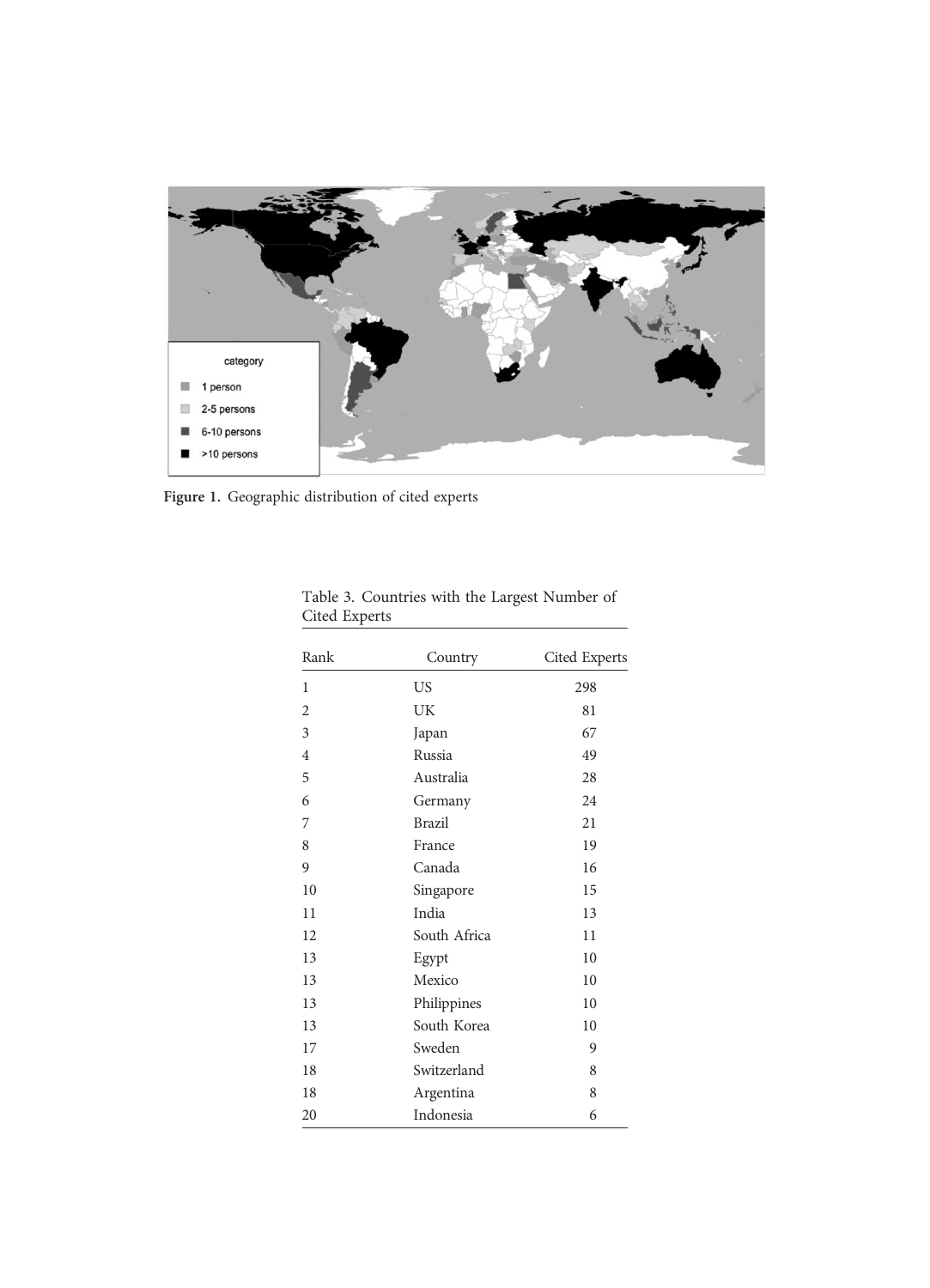have resulted from a pragmatic calculation that, as a foreign scholar has observed, "An American 'friend' was far more valuable than a Romanian one" because of the relative importance of the United States.<sup>42</sup> Second, it reveals that China's propaganda machine has conformed to, rather than challenged, the hierarchical structures in global politics. Despite rising tensions between China and the United States and the increasingly hawkish narratives toward the United States in the Chinese media, China still mostly seeks confirmation from across the Pacific when it wants to project its own strengths domestically. This ironic phenomenon points to the contradictions in China's domestic propaganda strategies—at times anti-Western, while valuing approval from the West. More discussions on this issue will be provided in a later section of the article.

Japanese sources also played an important role in the propaganda, reflecting Japan's importance in China's foreign relations. Russian experts were overwhelmingly cited for their anti-US position. Ranked fifth, Australia demonstrated its strategic importance in the Asia-Pacific region, as experts from this country provided opinions on the South China Sea disputes and the United States' Asia policy. In comparison, experts from EU countries received relatively less attention. One possible explanation is that there is no direct territorial or other dispute between China and Europe, so there is less need for external justification of China's policies. Notably, too, individuals from 67 countries in all five continents were cited in the sampled media. This diverse range of foreign sources indicates the breadth of global support that the CCP's publicity machine attempted to show.

Do Party media tend to cite non-PRC experts more frequently than commercial media? The findings indicated that while the domestic commercial media on average contained 44.7 quotations each, the Party media more frequently contained foreign quotations (mean  $= 67.2$ ). The discrepancy would be even larger if we removed Global Times, which is a nationalistic commercial tabloid that published the greatest number of foreigners' comments, with 358 quotations.<sup>43</sup> There are two possible explanations for why, overall, the Party media cited more foreign sources. First, from an economic perspective, it usually costs more in terms of time and resources to interview a foreign source than a domestic source, and commercial media tend to be more concerned about the cost. Second, from a political perspective, if most of the foreign sources serve propaganda purposes, then the results indicate that Party media are more willing to follow the "Party line" and participate in propaganda campaigns.<sup>44</sup>

<sup>42.</sup> A. Tom Grunfeld, "Review of Making the Foreign Serve China: Managing Foreigners in the People's Republic," China Journal, no. 52 (2004): 147.

<sup>43.</sup> Global Times is sometimes mistaken as a Party newspaper, but in fact it is a market-oriented subsidiary of the Party newspaper the People's Daily.

<sup>44.</sup> Yuezhi Zhao, Media, Market, and Democracy in China: Between the Party Line and the Bottom Line (Urbana: University of Illinois Press, 1998).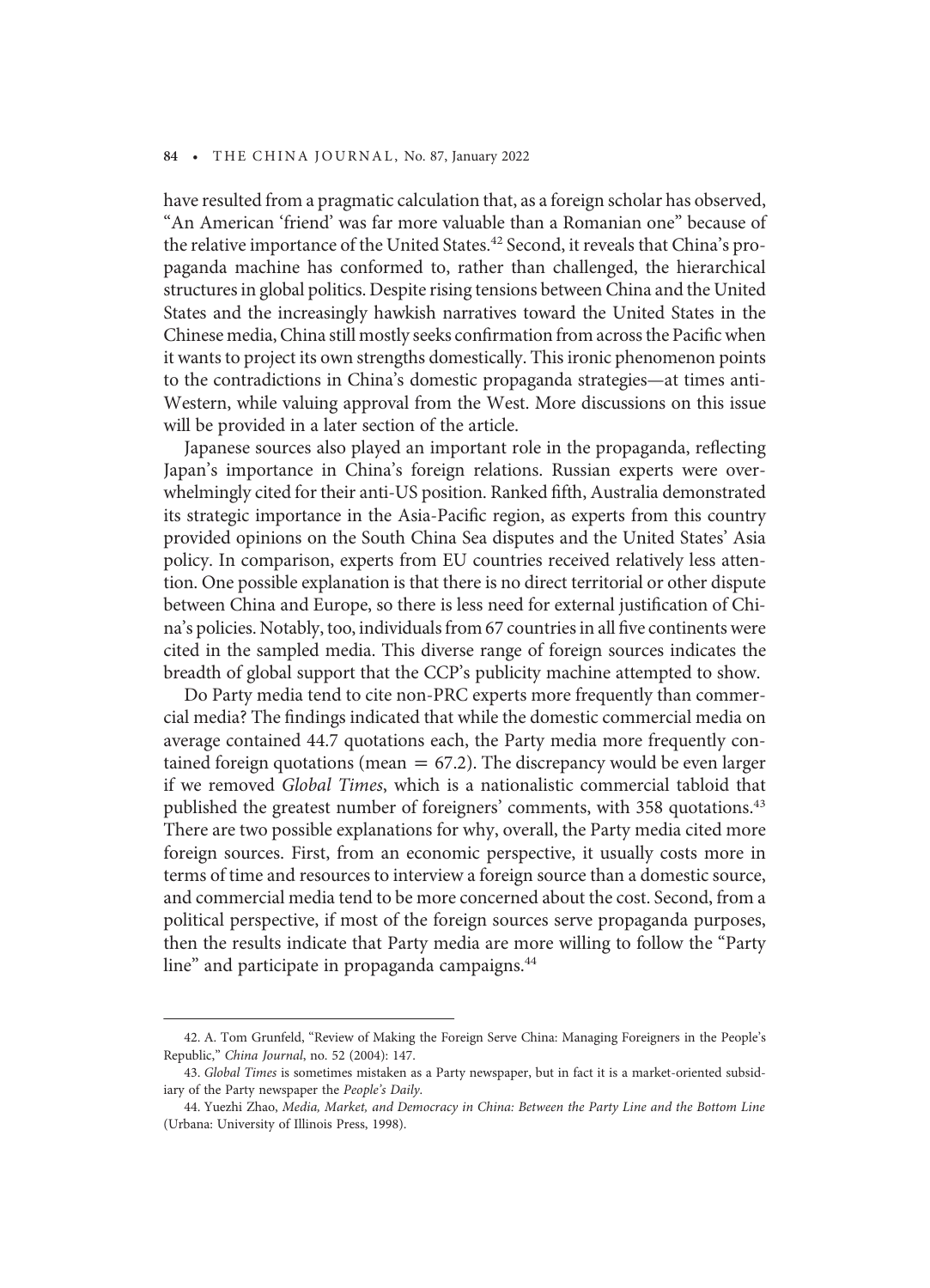# WHAT ISSUES WERE DISCUSSED? WHAT OPINIONS WERE PROVIDED?

Below are the major issues discussed by the quoted foreign experts. It should be noted that this is not an exhaustive list of the areas in which the CCP is cultivating public support, but non-PRC experts are most often injected into the propaganda process vis-à-vis these following five topics.

# The "Superiority" of the Chinese Political System

Foreign experts, most of whom are political scientists, were cited to prove the alleged "superiority" (youyuexing 优越性) of the Chinese one-party system. A prominent example is Francis Fukuyama, a Stanford University scholar well known for his book The End of History and the Last Man. According to quotations in the Chinese media, Fukuyama is impressed by China's development and decided to change his previous assertion that Western liberal democracy may be the endpoint of humanity's sociocultural evolution and the ultimate form of human government. The Communist Youth League's newspaper, China Youth Daily, quoted him as stating, "The effectiveness of the 'China Model' proves that Western liberal democracy is not the end of history," and "the treasure house of human thoughts should reserve a place for Chinese tradition."<sup>45</sup> The nationalistic Global Times made the message even clearer. Its headline claimed: "American professor reflects on 'strong government' because he feels disappointed by the political decay in the US."<sup>46</sup> The article discussed Fukuyama's book, Political Order and Political Decay (2004), in which he emphasized three pillars of the modern state: state capacity, rule of law, and democratic accountability. Global Times focused on state capacity as the main point and reframed it as "strong government" (qiang zhengfu 强政府). As I will show, this practice of reframing was commonly seen in quotations.

In addition to "strong government," other aspects of China's political system were highlighted in the quotes. The first was the meritocratic system, characterized by a selection and promotion process that aims to produce a group of highly competent officials who must undergo years of governance experience before being appointed to top positions. The Canadian political scientist Daniel A. Bell, who serves as dean of the School of Political Science and Public Administration at Shandong University and professor at Tsinghua University, is among the top 20 most cited foreign experts and was quoted in promoting this system in his 2015 book The China Model: Political Meritocracy and the Limits of Democracy and in his interviews with the media. He suggested that China's meritocracy

<sup>45.</sup> See http://zqb.cyol.com/html/2014-02/18/nw.D110000zgqnb\_20140218\_1-10.htm.

<sup>46.</sup> See http://world.huanqiu.com/exclusive/2014-10/5166660.html?agt = 15422.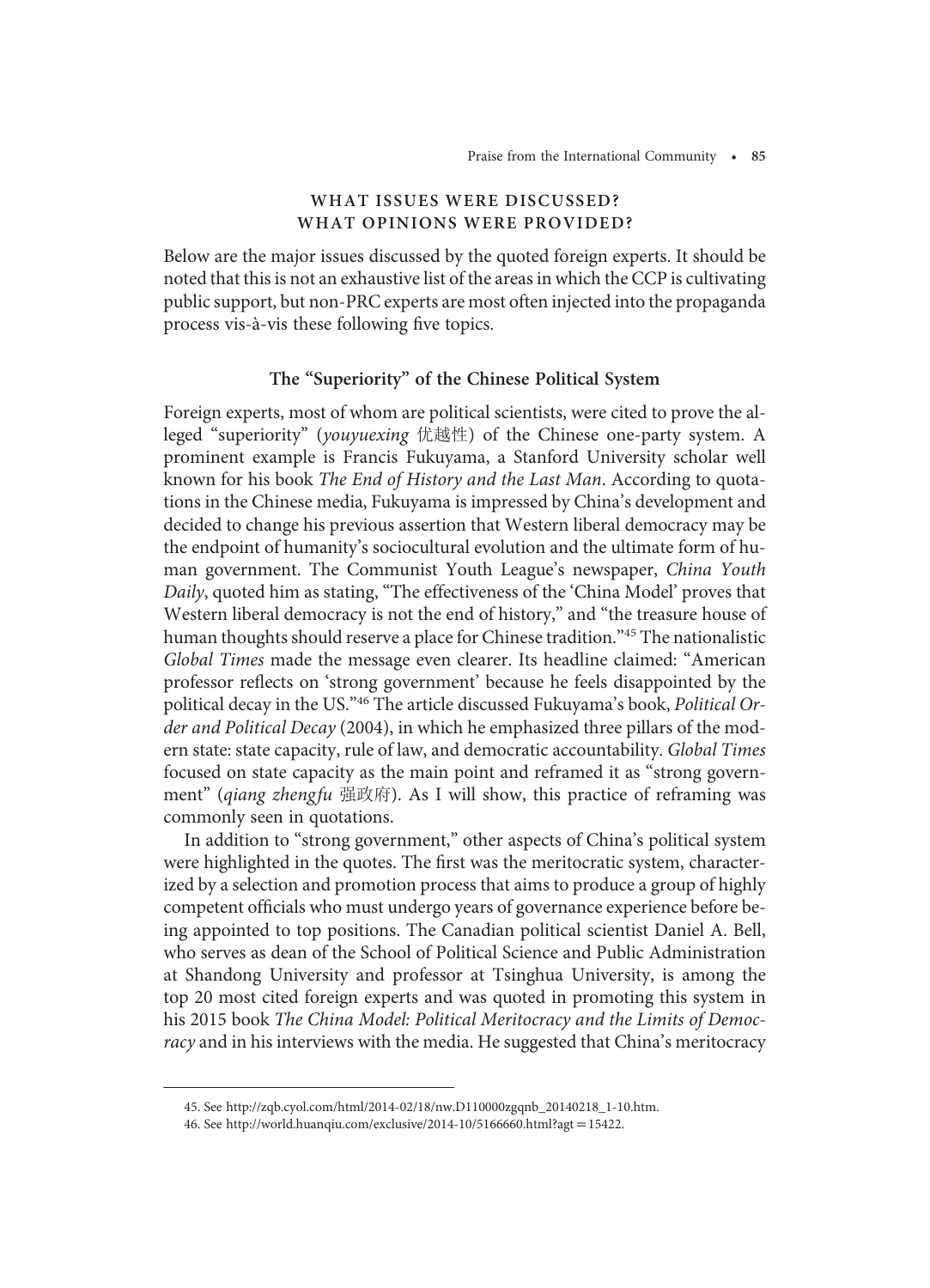is a superior alternative to Western democracy. The Party's official magazine Qiushi also quoted Harvard sinologist Mark C. Elliott's claim that China's meritocratic system can provide effective channels for any ordinary citizen to be promoted to political leadership.<sup>47</sup>

Other quotations refer to the adaptability of the CCP. In an article published in Qiushi, New York University political scientist Pasquale Pasquino argued that the CCP was effective in learning, adapting to new situations, absorbing talent, and accommodating the interests of different social classes and groups.<sup>48</sup> Political scientist David Shambaugh was quoted in the official media for allegedly arguing that the CCP has successfully adapted to many challenges and thus would continue to rule China without major disruptions, be it collapse or democratization, $49$  which contradicts the China collapse thesis that he proposed in 2015.<sup>50</sup>

It was also frequently suggested in the foreign quotations that China's system is pragmatic and highly efficient. Kjeld Erik Brodsgaard, director of the Asia Research Centre at Copenhagen Business School, commented that the most important advantage of the political system in China is that resources from throughout the nation can be centralized to achieve breakthroughs and increase the efficiency of development.<sup>51</sup>

## Problems with Liberal Democracy and the Capitalist System

Many of the experts cited in China's media expressed negative opinions about Western political systems. For example, problems in the US presidential elections were highlighted in multiple quotations. On election day in 2016, a researcher at a French university and a professor at a Russian university were featured by Global Times to expose the unfair lobbying power of corporate money and question whether "Western democracy is the correct road or the wrong way to go."<sup>52</sup> Similarly, Xinmin Evening News, a Shanghai-based commercial newspaper, quoted British economics commentator Martin Wolf in an article titled "Chaos in American Elections Highlights the Problems in the System." Wolf allegedly claimed that the democratic system had become "unbearable" that and capitalism was gradually losing its legitimacy because of increased inequality and slowed economic growth.<sup>53</sup>

Critics of capitalism were welcomed by the Chinese media. Stiglitz was regularly quoted criticizing growing inequality in the United States and claiming that "the American dream is now a myth." According to Global Times, Stiglitz argues that

<sup>47.</sup> See http://www.qstheory.cn/zxdk/2012/201224/201212/t20121211\_199523.htm.

<sup>48.</sup> See http://theory.people.com.cn/n/2014/0701/c49150-25221769.html.

<sup>49.</sup> See http://www.qstheory.cn/zxdk/2014/201407/201403/t20140328\_334805.htm.

<sup>50.</sup> David Shambaugh, "The Coming Chinese Crackup," Wall Street Journal, March 6, 2015.

<sup>51.</sup> See http://www.qstheory.cn/zxdk/2014/201407/201403/t20140328\_334805.htm.

<sup>52.</sup> See http://opinion.huanqiu.com/1152/2016-11/9645775.html.

<sup>53.</sup> See http://xmwb.xinmin.cn/lab/html/2016-10/09/content\_8\_3.htm.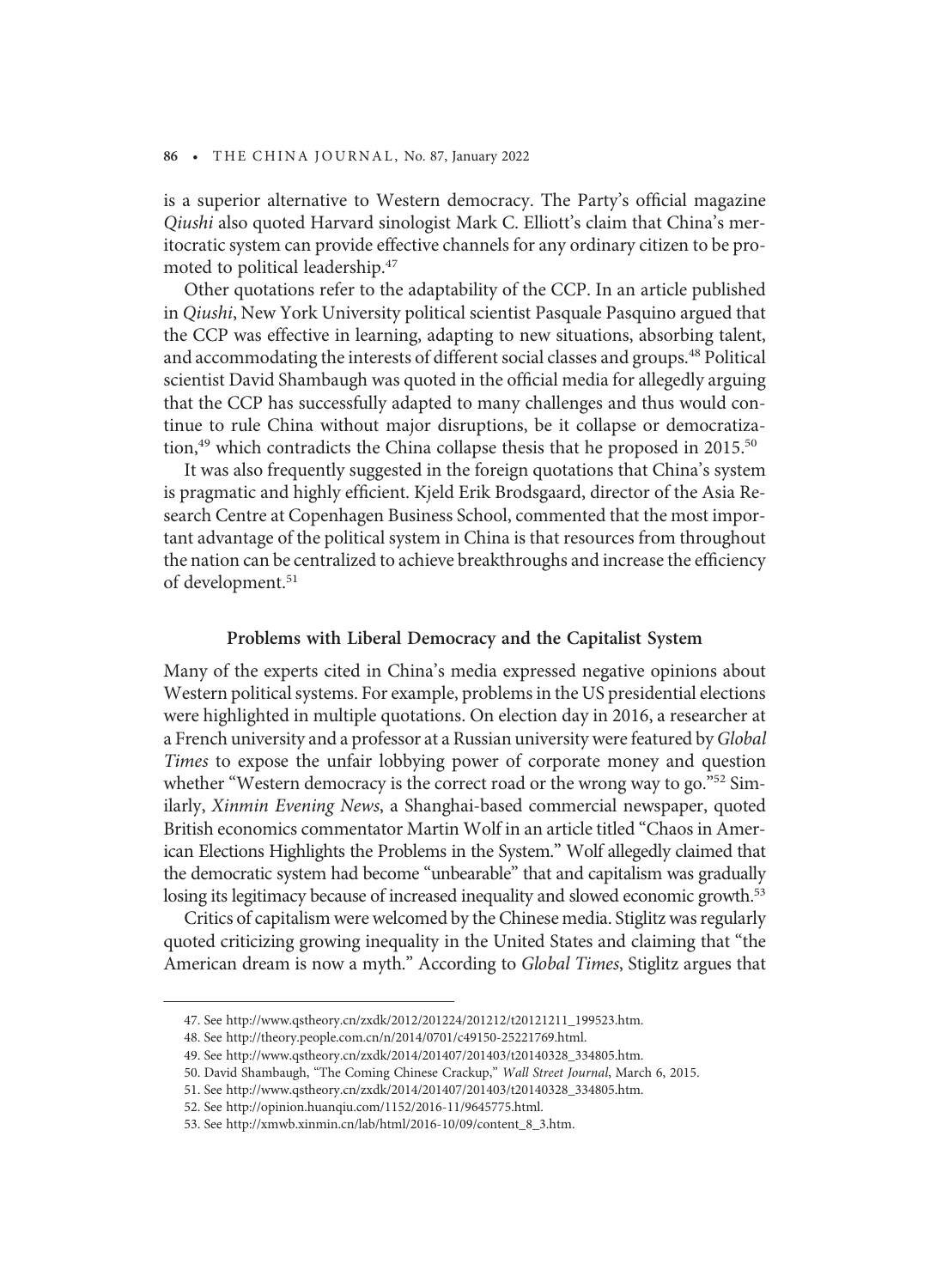the income of the middle class has remained stagnant for a long time.<sup>54</sup> Another Nobel Prize laureate, Paul Krugman, was cited by multiple media outlets because of his criticism of the inequality caused by deregulation in the United States.<sup>55</sup> Another prominently quoted critic is French economist Thomas Piketty, whose book Capital in the Twenty-First Century (2013) was a global bestseller. Quoted more than 40 times in 2014–16, he was the fifth most frequently cited expert. Piketty's book was cited as evidence that the capitalist system is deeply flawed and has encountered severe trouble in the Western world. Although most of these quotations did not mention China, the implicit message was that the Western system is problematic and should not be considered a better alternative to the Chinese system.

# China's Economic Achievements

China's impressive economic growth and its contribution to the global economy were also discussed by non-Chinese experts. For example, Nicholas R. Lardy, senior fellow at the Peterson Institute for International Economics, was quoted by the commercial newspaper Qianjiang Evening News claiming China was the main engine of global economic recovery after the 2008 financial crisis.<sup>56</sup> Lardy's positive appraisal of China's economic achievements and his optimistic predictions for future growth were frequently quoted in Chinese media, and he is the fourth most frequently cited expert. Interestingly, 14 researchers at the Peterson Institute for International Economics are in my sample, significantly more than other think tanks, such as the Brookings Institution and the Heritage Foundation.

Although China's economy has slowed down in recent years, foreign economists have been cited frequently to boost confidence. In November 2018, Nobel Prize laureate Thomas J. Sargent was interviewed by Zhejiang Daily and was quoted as saying, "China's economic development during recent decades is the largest miracle in global economic history" and "I have always been optimistic about the driving forces of China's economy."<sup>57</sup> Stephen S. Roach was quoted by Economic Daily as saying, "China's economic slowdown is actually a good thing rather than a bad thing because it shows that China's growth model is changing."<sup>58</sup>

# Sovereignty, Territory, and Other International Disputes

Foreign experts were also frequently cited regarding issues of sovereignty and territorial disputes. One of the most frequently discussed topics has been the South China Sea. Arbitration between the Philippines and China took place from 2013

<sup>54.</sup> See http://world.huanqiu.com/exclusive/2012-06/2811313.html.

<sup>55.</sup> See http://views.ce.cn/main/qy/201201/13/t20120113\_22996688.shtml.

<sup>56.</sup> See http://zjnews.zjol.com.cn/05zjnews/system/2012/11/09/018934658.shtml.

<sup>57.</sup> See https://zj.zjol.com.cn/news.html?id=487766.

<sup>58.</sup> See http://paper.ce.cn/jjrb/html/2014-04/12/content\_265684.htm.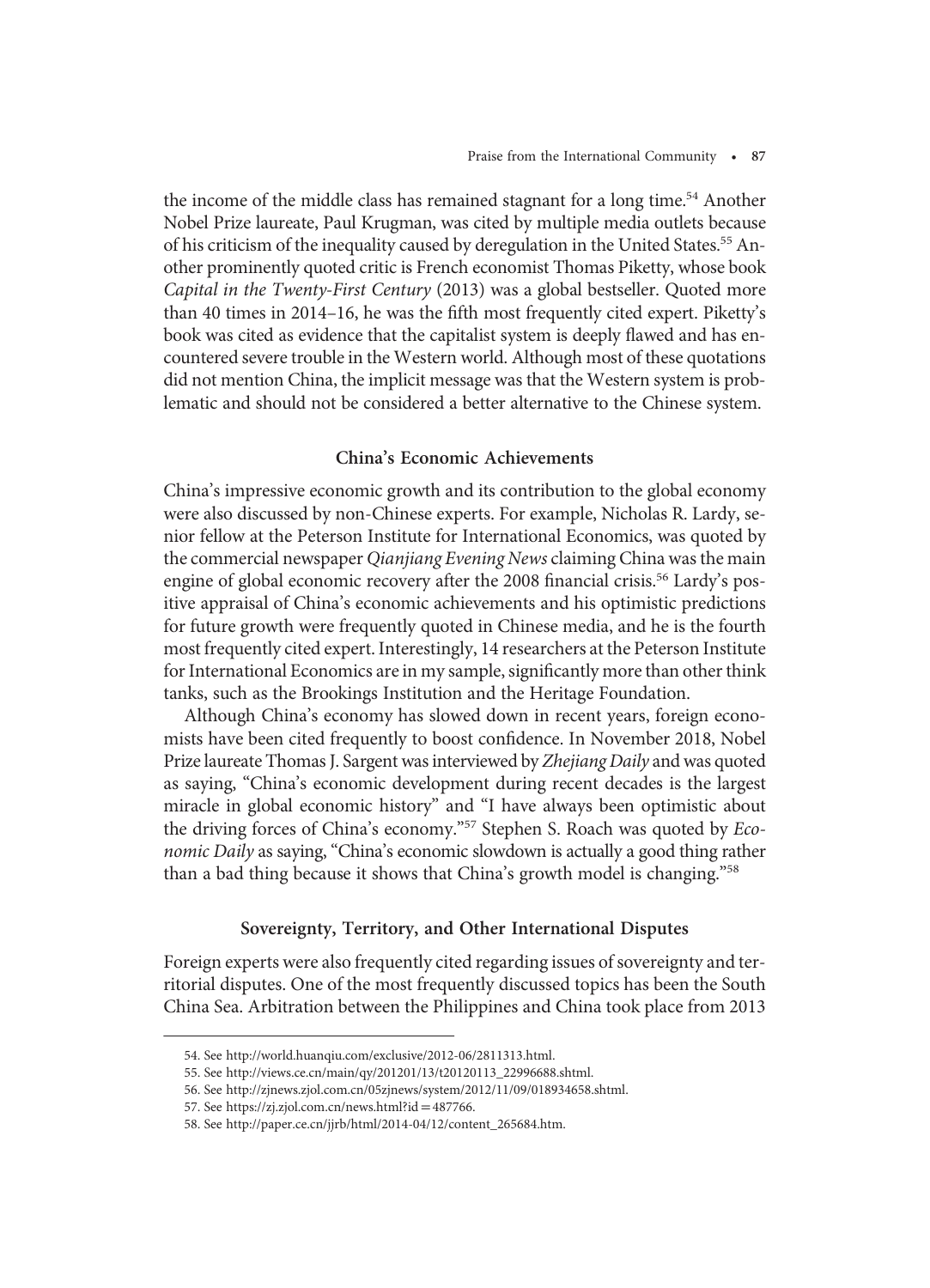to 2016. The arbitral tribunal ruled in favor of the Philippines and claimed that China had "no historical rights" based on the "nine-dash line" map.<sup>59</sup> Media outlets in China covered this issue extensively, and their opinions were similar in rejecting the arbitration. Dozens of foreign legal scholars and international relations experts were cited to support China's position. For example, the People's Daily quoted Oxford law professor Antonios Tzanakopoulos and other Western scholars to support China's claims and condemn the arbitration because it damaged the stability of the area.<sup>60</sup> Canadian professor David Welch was quoted in Zhejiang Daily as criticizing Western media as misleading and unfair to China on this issue.<sup>61</sup> South African foreign affairs expert Shannon Ebrahim was quoted in the Economic Daily, arguing that the United States was the director of this "farce" (naoju 闹剧), which was used to contain China.<sup>62</sup> Ian Storey, senior fellow at the ISEAS Yusof Ishak Institute in Singapore (formerly the Institute of Southeast Asian Studies), was quoted in multiple outlets assuring readers that the arbitration would not be enforced.<sup>63</sup> Some Filipino scholars were cited widely because of their arguments against their own country's position. Retired economist Victor N. Arches II's argument that the Scarborough Shoal belongs to China was quoted in at least four Chinese newspapers.<sup>64</sup> University of the Philippines professor Roland Simbulan was quoted because of his claim that any conflict with China would be unwise and harmful to the Philippines.<sup>65</sup> His colleague Eduardo Tadem was quoted as saying that "China's position is much more tenable than the Philippines" in an article titled "In Fact, Filipinos Do Not Support Fighting for the Scarborough Shoal."<sup>66</sup> The implied message was that such experts are insider voices who therefore are especially convincing when arguing for China's position.

Similarly, regarding the Diaoyu/Senkaku Island dispute with Japan, the Taiwan issue, and the trade wars, foreign experts, mainly in the area of international relations, were cited blaming China's opponents and supporting China's claims. These quotations supported the legitimacy of the Party's defense of national interests and echo the nationalistic sentiment among the Chinese public.

## Bilateral Relations and China's Contribution to the Global Order

Whenever the Chinese president visits a foreign country, experts in that country are quoted in the Chinese media offering positive evaluations of the relationship

<sup>59.</sup> Jane Perlez, "Tribunal Rejects Beijing's Claims in South China Sea," New York Times, July 12, 2016.

<sup>60.</sup> See http://politics.people.com.cn/n1/2016/0711/c1001-28543262.html.

<sup>61.</sup> See http://zjrb.zjol.com.cn/html/2016-07/07/content\_2986518.htm?div = -1.

<sup>62.</sup> See http://intl.ce.cn/specials/zxgjzh/201607/12/t20160712\_13718905.shtml.

<sup>63.</sup> See http://news.sina.com.cn/o/2014-04-02/015929843795.shtml.

<sup>64.</sup> See http://world.people.com.cn/GB/157278/17843858.html.

<sup>65.</sup> See http://world.huanqiu.com/hot/2012-05/2744556.html.

<sup>66.</sup> See http://world.people.com.cn/GB/17972366.html.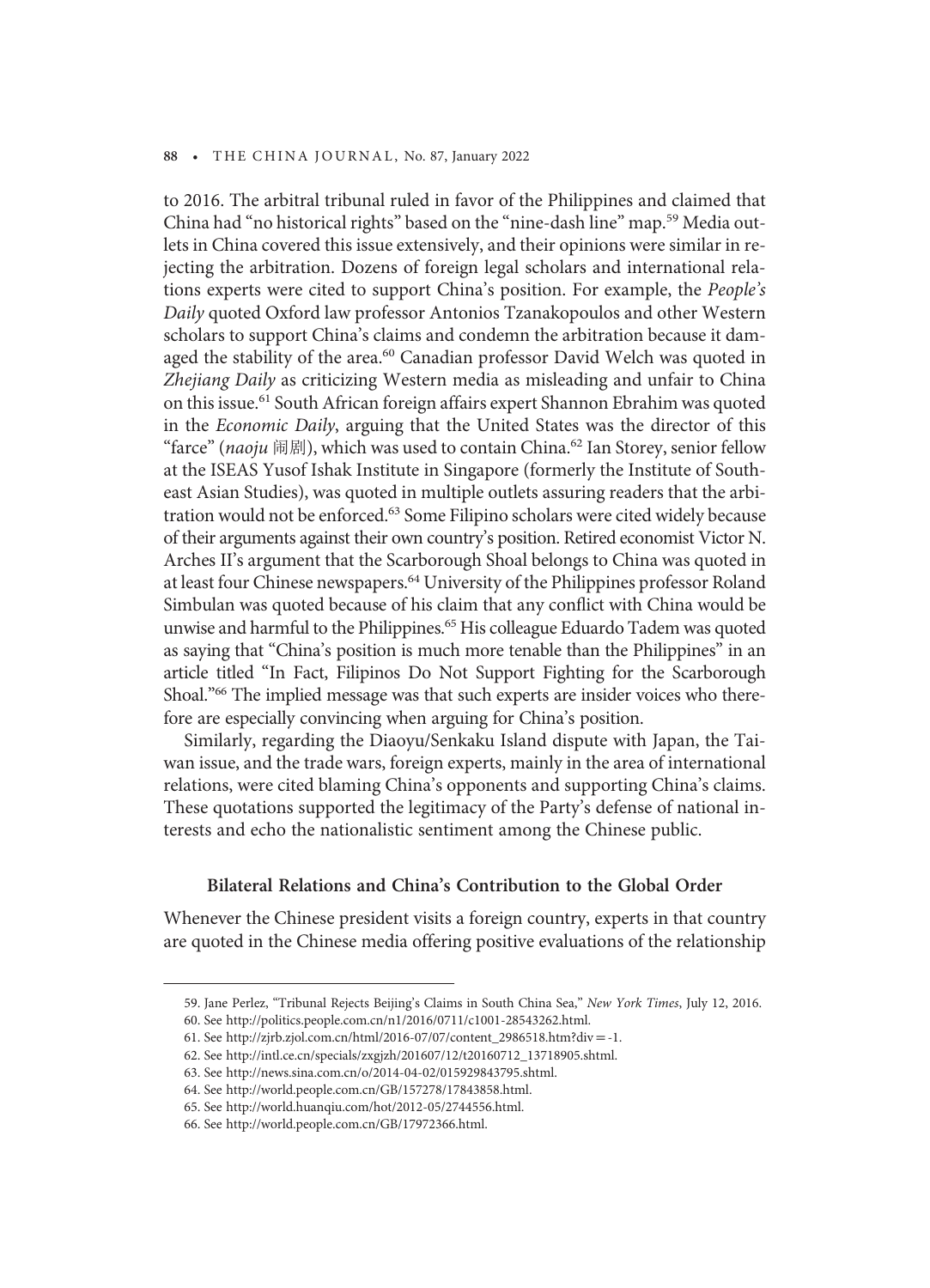between China and that country. For example, during President Xi Jinping's first European visit in 2014, experts in France, Spain, Austria, Italy, the Netherlands, and Belgium were quoted as praising the visit because of its contribution to China-Europe relations.67 Similarly, opinions that praised China's contributions to the global order were quoted after international summits held in or sponsored by China. For example, after the 2016 G20 Hangzhou Summit, scholars in Australia, Bulgaria, Canada, Italy, Jordan, Mexico, Senegal, Singapore, Turkey, the United States, and the United Kingdom expressed congratulatory comments in interviews with Chinese media.<sup>68</sup>

# CONCLUSION

This article has systematically examined how non-PRC experts were used by Chinese news media in propaganda for a domestic audience to support the legitimacy of the Party-state. The CCP has been increasingly sophisticated in this approach to propaganda. Many of the quoted experts are indeed prominent voices on the topics they are cited about. By selectively quoting their supportive comments, the CCP projects a glowing view to the Chinese people of its political system, economic performance, and global status.

The findings portray a mixed picture of China's domestic propaganda strategy. On the one hand, the mass media are quite experienced in cultivating an image for domestic audiences that its policies hold global support. The scale and breadth of the quotes from foreign experts entailed careful selection of different types of experts for different issues, as reflected in Filipino scholars commenting on the South China Sea disputes. On the other hand, the Chinese propaganda machine operates within the existing power structure to such an extent that much of this coverage is stilted and repetitive. It has become a highly routinized practice, as seen in the utilization of experts' quotes vis-à-vis state visits and bilateral relations. Such conformity and routinization may render the propaganda messages less effective among the public over time.

Moreover, the regularly orchestrated use of foreign sources reveals the Partystate's inner anxiety. The Party has been emphasizing confidence in China's path, ideology, system, and culture, but oftentimes it still exhibits a need for external approval, even on domestic policies and affairs. This appears to be a truly felt desire that sits alongside the Party-state's propaganda strategy. In fact, the heavy reliance on sources from the United States and the United Kingdom suggests that it is acknowledging Western dominance despite the strong rhetoric of resisting Western influence. This is in accordance with Elena Barabantseva's argument

<sup>67.</sup> See http://zjrb.zjol.com.cn/html/2014-04/03/content\_2598483.htm?div = -1.

<sup>68.</sup> See http://tv.cctv.com/2016/09/07/VIDE6vhbiG7uCDbGmeehLZuw160907.shtml and http:// finance.sina.com.cn/roll/2016-09-01/doc-ifxvqefm5241980.shtml.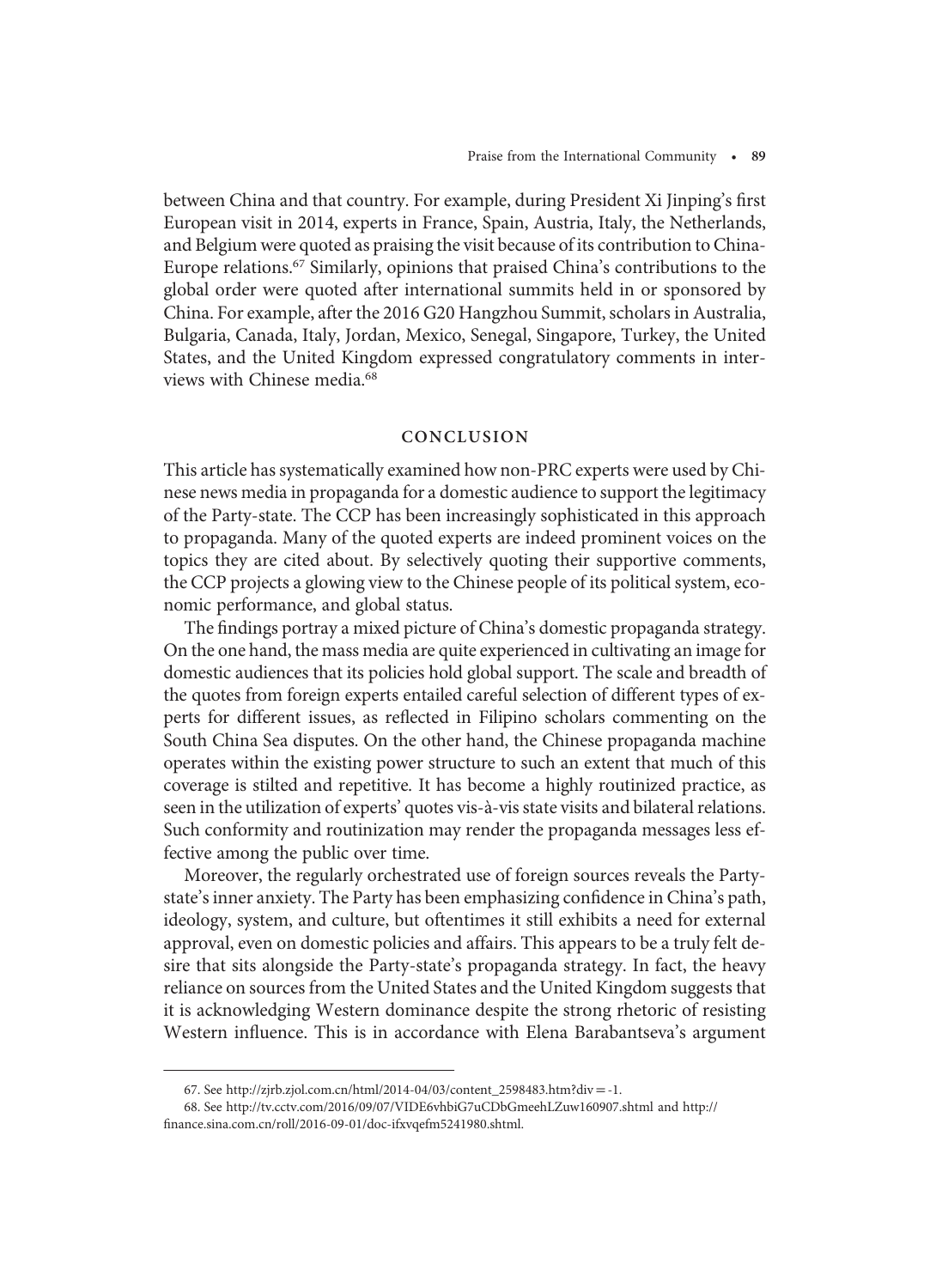that instead of developing an alternative model to the West, China largely follows and "plays the game" of the West.<sup>69</sup>

In terms of how the Chinese state sees the global order, the pattern of foreign citations indicate a contradictory view of both egalitarian and hierarchical principles. The propaganda machine quotes experts from a diverse group of countries, but clearly relies more on the Global North. This echoes Andrew Nathan and Boshu Zhang's analysis that China deploys the theme of equality of all states in the international system but also adopts a hierarchical view of the international system.<sup>70</sup>

Finally, the findings of this study indicate that non-PRC-based experts are systematically exploited by the propaganda apparatus in China. This raises the following question: To what extent are their opinions reframed, distorted, or even fabricated without their consent to serve the interests of the CCP? It is difficult to check the authenticity of the quotations because the original sources are rarely provided. Even if the quotations are authentic, they are subject to reframing and distortion. As Anne-Marie Brady has observed, the CCP has a long tradition of "making foreigners serve China."<sup>71</sup> Since quoting foreign experts is part of this tradition, the foreign intellectual community, especially scholars in China studies, should consider the social and ethical implications of this practice, because many prominent figures as well as academics, possibly including themselves, have (willingly or unwittingly) been involved in this strategy.

A recent incident illustrates the consequences of this practice. In February 2019, the People's Daily published an article titled "We Need to Learn to Listen to China." According to the byline, the piece was written by former New Zealand prime minister Dame Jenny Shipley, who later denied writing the glowing pro-China article. It was revealed that the CCP's propogandist had constructed the piece based on an interview conducted in December 2018. The unprofessional practice and propagandistic purpose of the People's Daily caused confusion in New Zealand and trouble for Shipley. It was suggested that she should not have agreed to be interviewed in the first place.<sup>72</sup> However, such refusals do not prevent Party mouthpieces from quoting excerpts from Western media outlets and reframing them for their own purposes. There is no ready way to prevent this

<sup>69.</sup> Elena Barabantseva, "In Pursuit of an Alternative Model? The Modernisation Trap in China's Official Development Discourse," East Asia 29, no. 1 (2012): 63–79.

<sup>70.</sup> Andrew J. Nathan and Boshu Zhang, " 'A Shared Future for Mankind': Rhetoric and Reality in Chinese Foreign Policy under Xi Jinping," Journal of Contemporary China (2021), https://doi.org/10.1080 /10670564.2021.1926091.

<sup>71.</sup> Anne-Marie Brady, Making the Foreign Serve China: Managing Foreigners in the People's Republic (Lanham, MD: Rowman & Littlefield, 2003).

<sup>72.</sup> Eleanor Ainge Roy, "New Zealand Former PM Denies Writing Glowing Pro-China Piece for Beijing Paper," Guardian, February 20, 2019, https://www.theguardian.com/world/2019/feb/20/new-zealand -former-pm-jenny-shipley-denies-writing-pro-china-piece-for-beijing-paper.